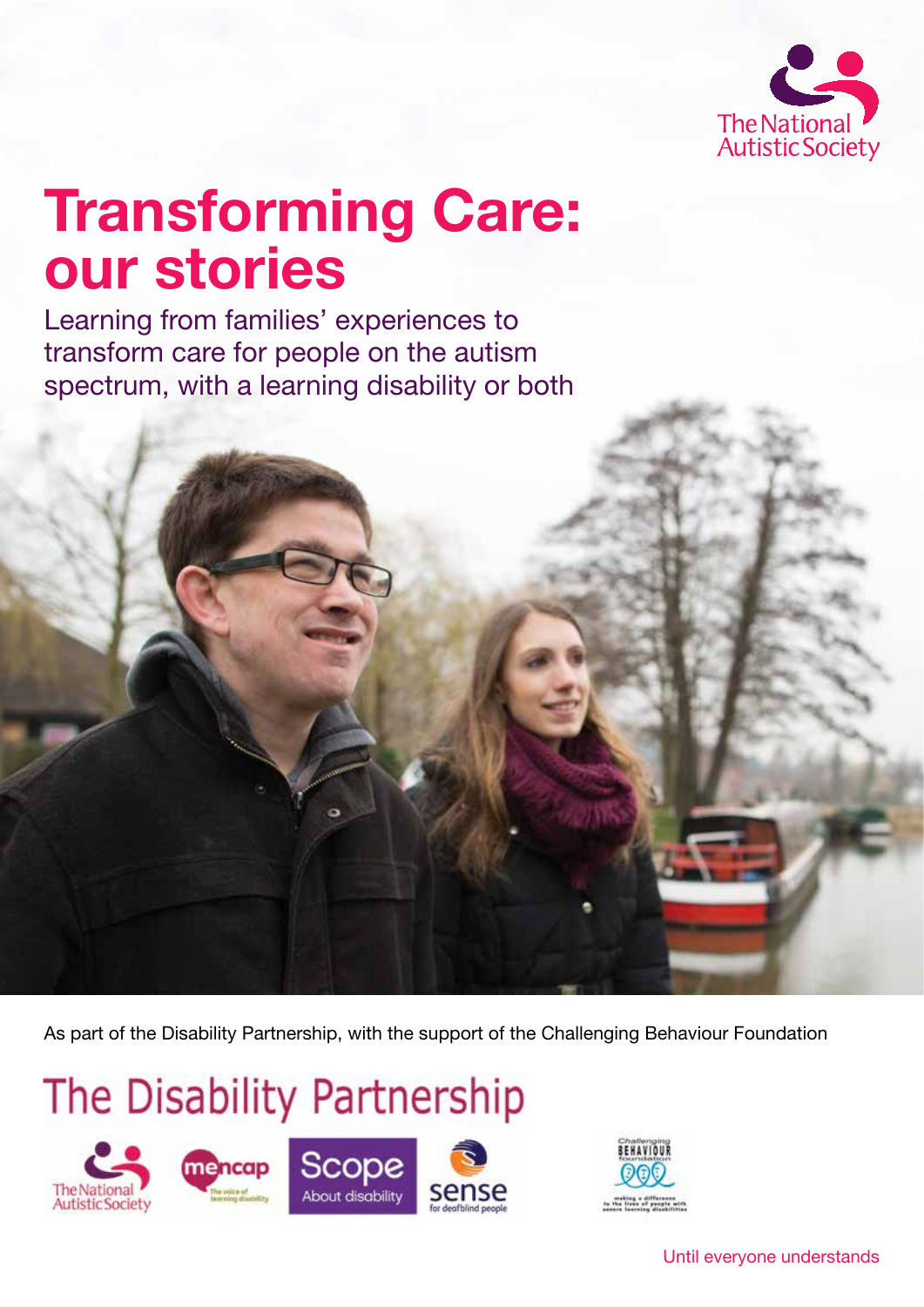## **Contents**

| <b>Introduction</b>                                                                                                                                                         | 3       |
|-----------------------------------------------------------------------------------------------------------------------------------------------------------------------------|---------|
| <b>Chapter one:</b><br>Making sure the right services are available in the community                                                                                        | 5       |
| <b>Chapter two:</b><br><b>Being heard and being involved</b>                                                                                                                | 11      |
| <b>Chapter three:</b><br><b>Inconsistent care quality</b>                                                                                                                   | 16      |
| <b>Chapter four:</b><br>Making plans for discharge and sticking to them                                                                                                     | $22 \,$ |
| <b>Chapter five:</b><br>Specialist support and understanding – in the community and in<br>inpatient settings                                                                | 26      |
| <b>Summary of recommendations</b>                                                                                                                                           | 31      |
| <b>Glossary of abbreviations</b><br>- we use a number of abbreviations in this report. Please see our<br>glossary at the end of the report for an explanation of key terms. | 34      |

By Tim Nicholls Policy Manager, The National Autistic Society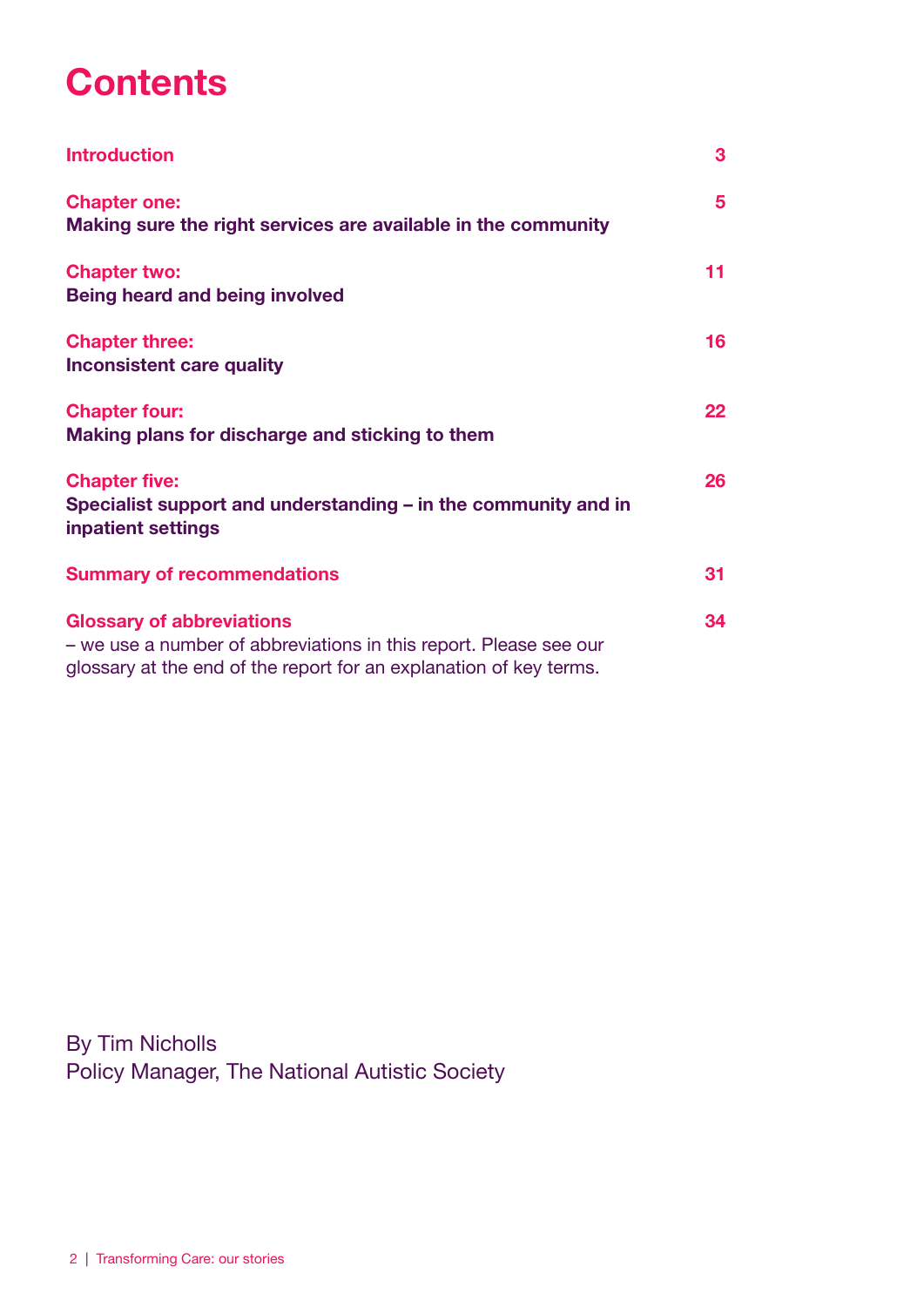## **Introduction**

In 2011, shocking abuse was uncovered at Winterbourne View Hospital, an inpatient unit for people with learning disabilities. This scandal led to the acknowledgement that there is a significant number of autistic people, those with a learning disability, or both, stuck, inappropriately, in inpatient settings – largely because services to support them in the community simply do not exist.

*Transforming Care* is NHS England's programme to close up to half of the inpatient mental health beds used by people on the autism spectrum, with a learning disability or both.<sup>1</sup> The programme and its national plan outlined in *Building the right support<sup>2</sup>* sets out how the NHS and local authorities in England propose to improve the lives of children and adults on the autism spectrum, with a learning disability, or both in inpatient settings.<sup>3</sup>

At the time of writing, NHS *Assuring Transformation* data put the number of people covered by *Transforming Care* at 2,500 (215 children, 2,285 adults).<sup>4</sup> This includes:

- 1,365 people who have a learning disability only
- 470 people who are autistic only
- 570 people who are autistic and have a learning disability.<sup>5</sup>

Another NHS Digital data set (the Mental Health Services Data Set) gives a much higher figure of 3,840 people with a learning disability and/or on the autism spectrum in inpatient settings.<sup>6</sup> The

National Audit Office found this discrepancy in figures to be a cause for concern.<sup>7</sup> For this report, we've relied on the *Assuring Transformation* figures, as this data set has been established for longer.

This is a group of potentially vulnerable children and adults, with a wide range of different needs within different legal frameworks. To meet their needs, *Transforming Care needs* to ensure that the right understanding, professional expertise and services are available.

We wanted to find out more about people's experiences of being in, getting out of and avoiding admission to inpatient units. We believed these experiences could tell us more about what is and is not working, and how this affects the lives of people with a learning disability, on the autism spectrum, or both, and their families. This will help uncover the important issues that *Transforming Care* needs to tackle.

The National Autistic Society and Mencap have worked together as part of the Disability Partnership<sup>8</sup> to interview the families of individuals in, or at risk of being in, inpatient care. We identified a variety of people across England, of different ages and backgrounds and with very different needs. The Challenging Behaviour Foundation helped identify families and gave ongoing input to the project. Between September 2016 and April 2017 we carried out three interviews with each family.<sup>9</sup> At the first interview, we asked questions about their family member's situation and how they got there. At later interviews, we asked what had changed since the last time we spoke.

<sup>1</sup> This report refers to people who have a learning disability, people who are on the autism spectrum and people who may be both autistic and have a learning disability. We use the terminology "people on the autism spectrum, with a learning disability or both" to refer to all people to whom *Transforming Care* applies.

<sup>2</sup> NHS England (2015), *Building the right support*.

<sup>3</sup> When we refer to "inpatient settings", "inpatient units" or "mental health hospitals", we are referring to the range of inpatient mental health provision in which autistic people, those with a learning disability, or both, may be placed under section. This includes assessment and treatment units (ATUs).

<sup>4</sup> NHS Digital, *Assuring Transformation: Learning Disability Services Monthly Statistics* (May 2017). Accessed 6 July 2017.

<sup>5</sup> A further 95 are not autistic and do not have a learning disability.

<sup>6</sup> NHS Digital, *Mental Health Services Data Set (March 2017)*. Extracted 23 June 2017.

<sup>7</sup> National Audit Office (2017). *Local support for people with a learning disability.*

<sup>8</sup> The Disability Partnership was formed of The National Autistic Society, Mencap, Sense and Scope, as part of the Department of Health's Voluntary Sector Strategic Partners Programme.

<sup>9</sup> In some instances, we were not able to carry out all three interviews, which is acknowledged in the relevant stories.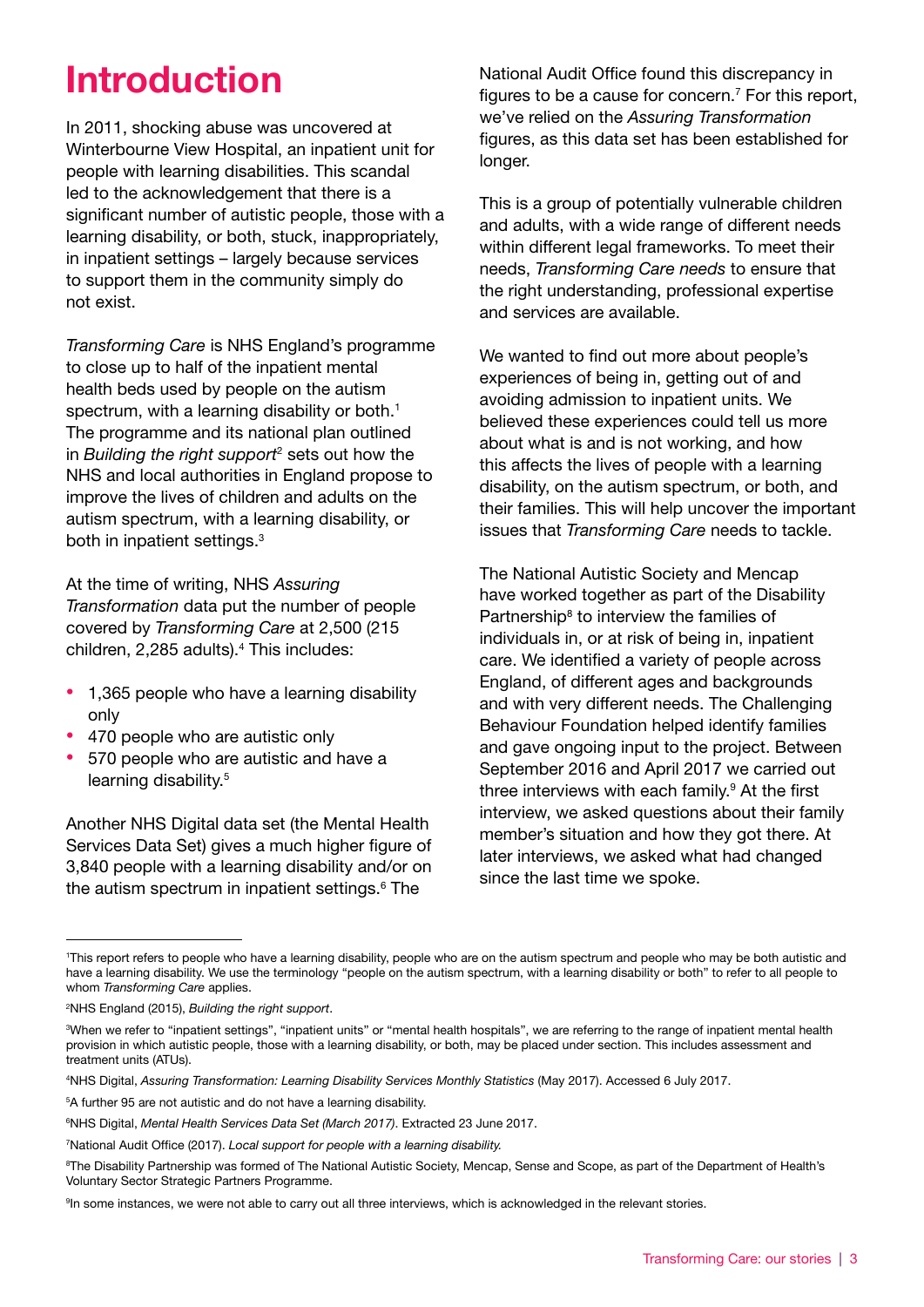The stories contained in this report, while all being unique to each family, highlight experiences in relation to five key themes:

- making sure the right services are available in the local community
- being heard and involved
- quality of care
- making plans for discharge and sticking to them
- specialist support and understanding.

Several of the stories in this report show serious failings of care, some of which have even been subject to serious case reviews. Others are no less shocking in the impact that they have had on people's lives: when people had been admitted to inpatient care, families always told us that their wellbeing had deteriorated in some way.

## **We need to not only aspire for better, but also to deliver it.**

From what families told us about their experiences, we have developed practical recommendations for NHS England, commissioners, the Care Quality Commission (CQC), providers and professionals in order to deliver on the promise of *Transforming Care*. These fall within six key overarching recommendations that need to be taken forward:

- **1 The Government** should urgently strengthen the law around the rights of people in (or at risk of) inpatient care.
- **2 NHS England** (including Specialist Commissioning) must commission more specialist community-based services in line with the *Building the right support* Service Model<sup>10</sup>, and closely scrutinise individual plans for discharge to make sure they are acted on.
- **3 Local health and social care commissioners** must commission community-based support and inpatient services in line with the *Building the right support* Service Model, including to prevent admission.
- **4 Inpatient care providers** must ensure their staff are trained and their practices do not rely on excessive restraint and medication.
- **5 The CQC (Care Quality Commission)** must robustly inspect inpatient services in line with the principles of *Transforming Care*, and ensure that they are only registering services in line with *Building the right support*.
- **6 Professionals working with people with a learning disability, on the autism spectrum**, **or both** must listen to individuals and their families and ensure that their voices are at the centre of all decisions about their support.

It is vital for children and adults with a learning disability, on the autism spectrum or both, and their families that *Transforming Care* works. We hope that the Government, NHS England, local commissioners, the CQC, providers and professionals will take note of the experiences families have shared and will act on our recommendations, so that together we can make sure that all children, young people and adults are able to enjoy the fulfilling and rewarding lives they have a right to.

### **Thank you**

With thanks to all the families and individuals who took part in interviews to tell their stories in this report.

We would also like to thank Viv Cooper, Bella Travis, Emma Austin-Garrod, Anna Nicholson, Henry Barnes, Tom Purser, Sarah Lambert and Janine Wigmore for carrying out the interviews and giving their insight into this report and its recommendations.

<sup>&</sup>lt;sup>10</sup>NHS England (2015), Supporting people with a learning disability and/or autism who display behaviour that challenges, including those with a *mental health condition*.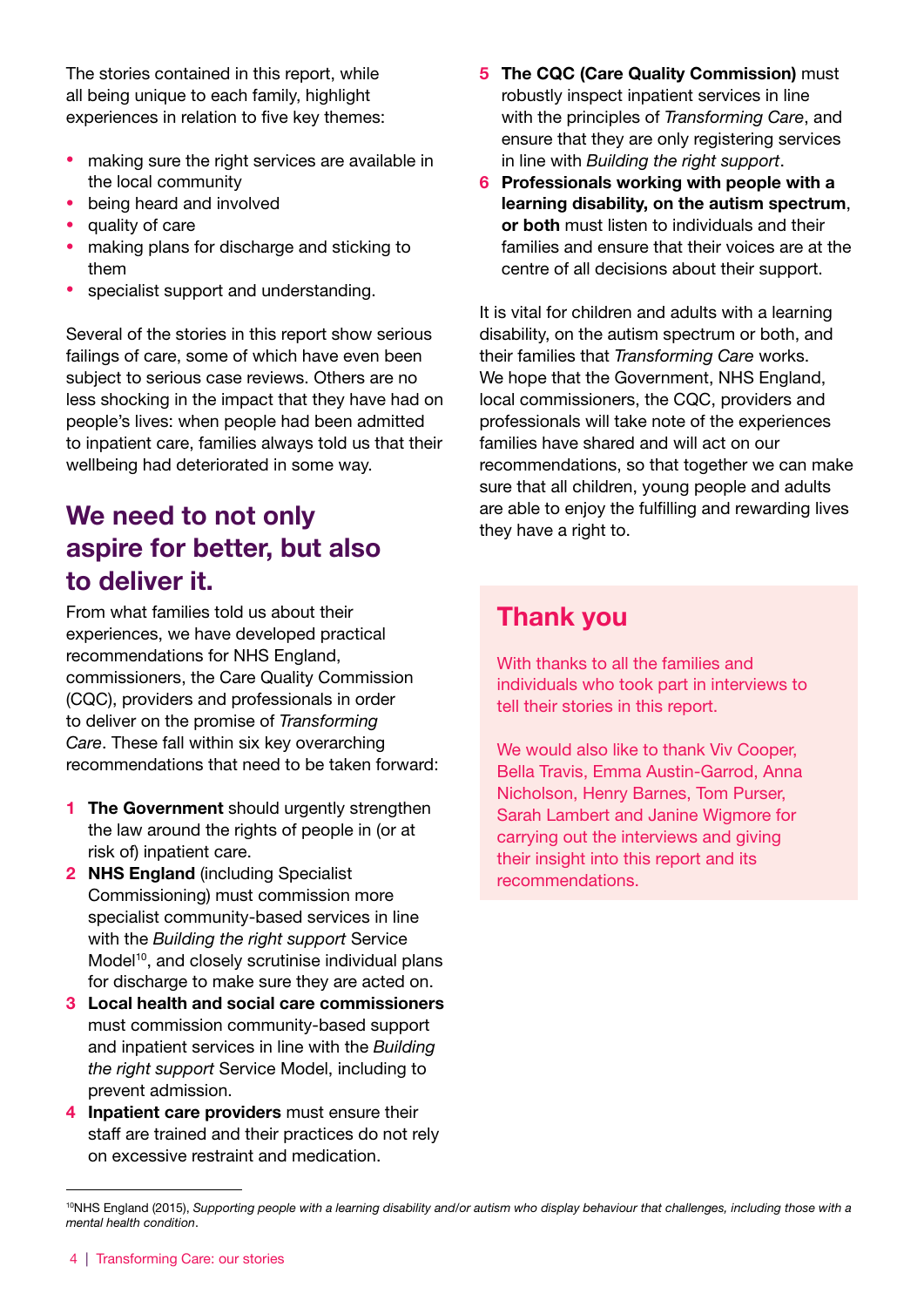## **Chapter one:** Making sure the right services are available in the community

#### **Lived experiences:**

Maisie and Sally, Laura and Jane, Ollie and Diane

#### Maisie and Sally

Maisie is a teenager on the autism spectrum with complex mental health needs. She has been in inpatient units ten times since 2013, when she was 12 years old. In 2015, Maisie's mum, Sally, started the *Get Maisie Home* campaign with support from The National Autistic Society, aimed at reinstating an inpatient unit in Hull. This had closed in 2013 and it meant that Maisie was in an inpatient far from home in Sheffield. Following her campaign, plans for a new unit in Hull have been announced.

When we first interviewed Sally in September 2016, Maisie was at home, having been discharged two days earlier. She had been an inpatient for seven weeks, despite the fact it was supposed to be for two weeks. The hospital consultant had applied for Maisie to be sectioned on the grounds that she had depression, psychosis and a 'historical diagnosis of autism', despite autism being a lifelong condition. Local child and adolescent mental health services did not think Maisie had psychosis. When the family appealed the decision, Sally said that the judge at the hearing "rubber stamped" the application, without properly understanding autism – especially in women and girls.

Sally told us that most of the units that Maisie had been in were "hell on earth." In addition to being far from home at a young age, Sally said that the hospital environments, regimes and responses to behaviour were not appropriate for a child on the autism spectrum, and staff training in autism was generally very basic. There had been a number of safeguarding incidents, including Maisie copying other patients' self-harming behaviour or trying to escape. Communication with the family (even following serious incidents requiring visits to A&E) was lacking and Sally felt her concerns were not listened to.

Now, back at home, Sally told us that some support had been put in place, but a lack of coordination between health, education and social care meant that there were gaps – particularly for a child on the autism spectrum who does not have a learning disability. Maisie was due to start a phased return to education at a specialist school for three days a week, although Sally was having to push for support for the other two days. She was also pushing for appropriate mental health crisis support, to prevent Maisie from being admitted again.

When we met with Sally the second time, however, Maisie was back in a unit in York – although this time voluntarily. Prior to admission, the family had support from night sitters, but they were not trained to manage crisis situations. They also received some support from the local crisis team (whose introduction Sally had campaigned for), but its capacity had been limited. Sally explained that she had not wanted Maisie to be admitted, after the very negative previous experiences, but that there were no other options available and that she had become exhausted after 11 days of supporting Maisie in crisis without sufficient help.

Before this, Sally had managed to get a personal budget for art classes for the two days Maisie wasn't attending school. However, in December these had stopped, along with the school placement. Without structured activities, Maisie's motivation and mental health were affected.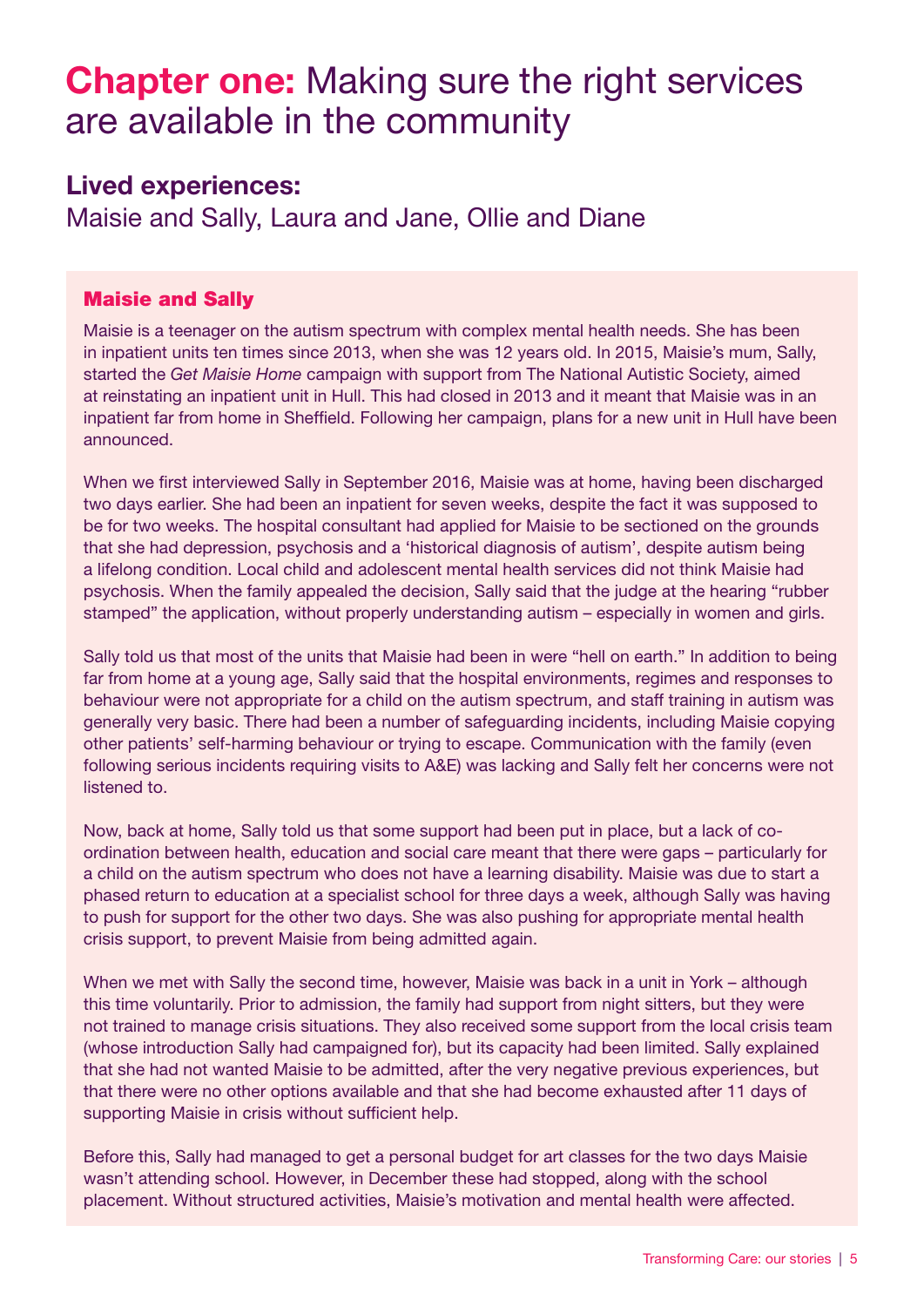Sally had found another provider who could offer bespoke support for Maisie, but the funding for it had been refused. Sally's local MP, Alan Johnson, was arranging a meeting with the commissioners to discuss it.

Maisie's autism diagnosis, along with one of post-traumatic stress disorder had been confirmed, so Sally felt more confident it wouldn't be questioned again in the future. But Sally was becoming worried that Maisie would simply be seen as a "yo-yo" patient who would continue to be in and out of mental health hospitals. She highlighted that a Care and Treatment Review (CTR) had been carried out when Maisie was in inpatient care before our first interview, but the recommendations had "no muscle".

When we met Sally for our last interview in late March 2017, Maisie was in a unit in Leeds, having come home for a few weeks. Rather than being aimed at assessment or treatment, Sally described this as a "holding placement" because the right services didn't exist locally. Following a meeting with her MP and with NHS England, there was an 'in principle' agreement to the bespoke support Sally had found, but she was worried as there was nothing in writing.

NHS England had also contacted local commissioners to find out why no CTR had been carried out when she was admitted in December, January or February. When it did take place, however, Maisie had been put on the spot by commissioners with direct questions and had not been offered advocacy. Maisie had started specialist PTSD therapy after an 18 month wait, although this had been interrupted by admissions to inpatient care.

Sally said, "it's left up to families to find out about sources of support and alternative providers when existing services are not suitable." She estimated that inpatient care over the past two years has cost around £350,000, and questioned what could have been achieved for Maisie if this money had been used to support her in the community.

#### Laura and Jane

**This family asked to tell their story anonymously. We have changed their names.**

Laura is 12 years old and has a learning disability and microcephaly – her speech is limited. We spoke to her mum, Jane, three times over the year. Laura attends a school for children with special educational needs during the day.

When we first spoke, Jane told us that earlier in the year, the family had been hit by a crisis. Laura was living at home, but the family had been asking for help – in particular for Laura to attend a residential school – for three years. Jane told us, "Every one of my requests for residential schools was turned down because they said her needs were being met by the specialist school she attended. But they didn't address the fact of her challenging behaviour at home. Then crisis hit in July 2016 – I couldn't cope with her challenging behaviour anymore and I contacted social services to say I couldn't cope."

Laura moved into a children's home for children with learning disabilities. Jane was happy that the staff understood Laura's needs, although over the year she consistently complained that there was too much reliance on TV and iPads, rather than physical activity. When we spoke to her last, the TV in the lounge had broken, meaning that Laura was engaged in more activities. Jane saw this as a positive, but feared things would return to normal once the TV was fixed.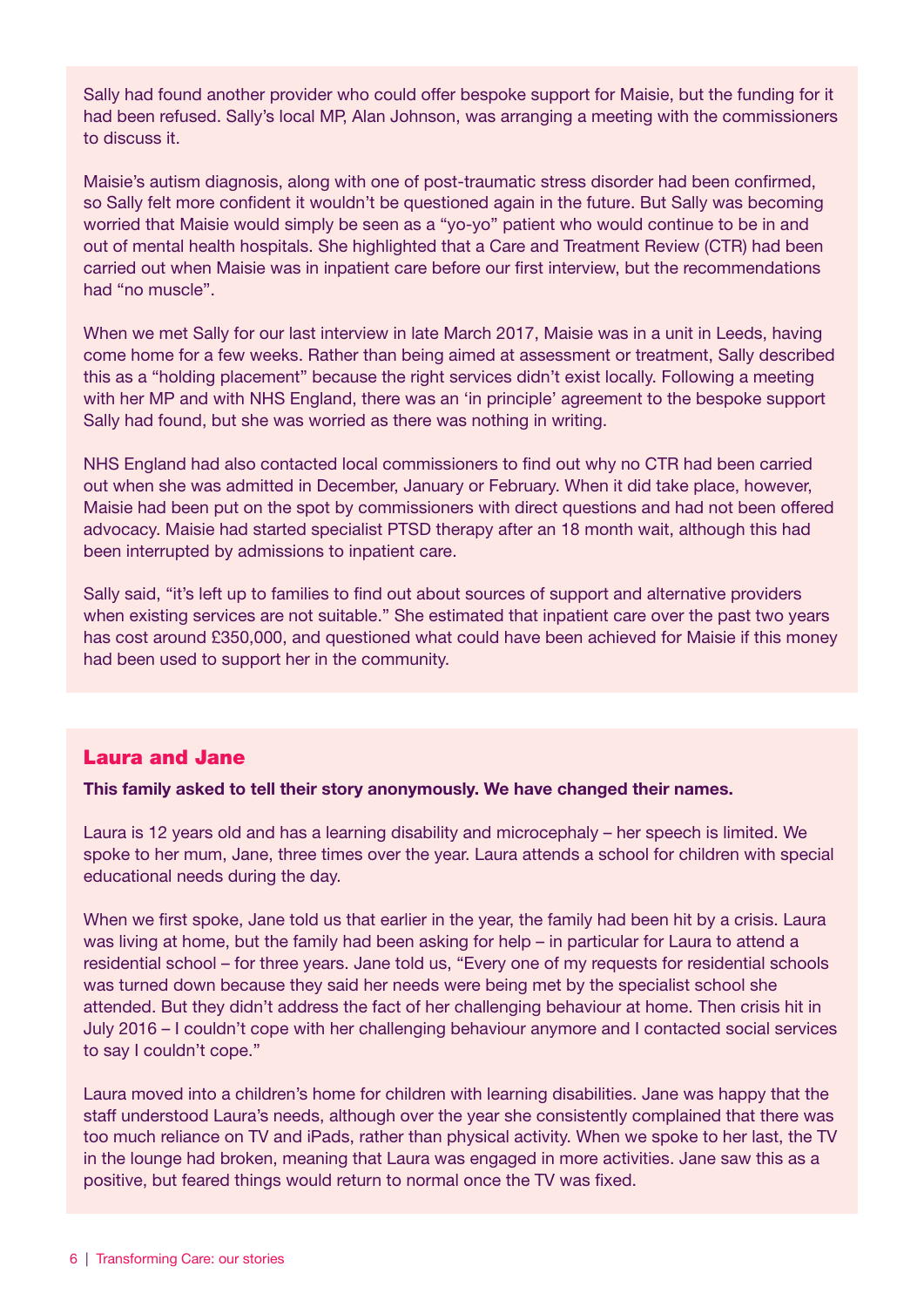Jane was also concerned that Laura wasn't able to do things she enjoys, like swimming, because of the needs of the other children in the home, where there are only three carers to support four children.

After two years, Laura still does not have a finalised Education Health and Care Plan. Jane said, "There's so many parties involved when you have a disabled child. It's as exhausting dealing with all of them and constantly fighting and asking for support as it is caring for a disabled child."

#### Ollie and Diane

Ollie is a young autistic man with Attention Deficit Hyperactivity Disorder (ADHD) and Down's syndrome. When we first met with his mum, Diane, Ollie had been living at home for around two months after two placements at residential homes had collapsed. Diane had not felt that Ollie was safe in either of them. He had been heavily medicated and his behaviour had become challenging. "The assessments themselves are fine," Diane told us. "They cover all his needs including challenging behaviour but the support listed in them never materialises."

They also had a CTR in the community. Diane said, "Lots of independent people came in and they see the residential home for what it is. They come from NHS England and they are good and there's a parental advocate. But the staff from the residential home didn't turn up for the CTR and afterwards said, 'we're throwing Oliver out because he's ruined our CQC report'."

Ollie's parents had been told by the last provider that if they did not take their son home that day, he would be sectioned.

Ollie's local authority, Redbridge, assessed his needs and identified that he needed three-to-one support. However, Diane could not find support workers who could meet his needs, meaning that Ollie and his family went without the support that the council had agreed they needed. In fact, Diane later handed £35,000 back to Redbridge that she wasn't able to spend due to a lack of suitably trained support workers. As a result, Ollie was spending most of his time in his bedroom, unable to get out into his community.

Diane had found somewhere in Norfolk that looked promising and could meet his needs. Redbridge Council supported this move. When we next caught up with Diane three months later, Ollie had moved into his new home the week before. He was beginning to settle and the signs were promising: it appeared that staff knew much better how to support him, especially if his behaviour became challenging. Diane was receiving daily calls, visits were easy to arrange, and accommodation was provided.

Over the next couple of months, things continued to progress, albeit slowly. When we last spoke in March 2017, Ollie was going out about once a week. This wasn't as much as Diane would have liked and she had some concerns that the third person in the three-to-one support for going out wasn't always available. Ollie is also often anxious about going out. Having come off medication when he left the last residential home, psychiatrists are now pushing for Ollie to have Risperidone, which Diane is resisting because of the dangers of taking it with a heart condition.

The staff however seem to understand Ollie and his needs better. While there have been issues, Diane's experiences mean that she is no longer afraid to speak up.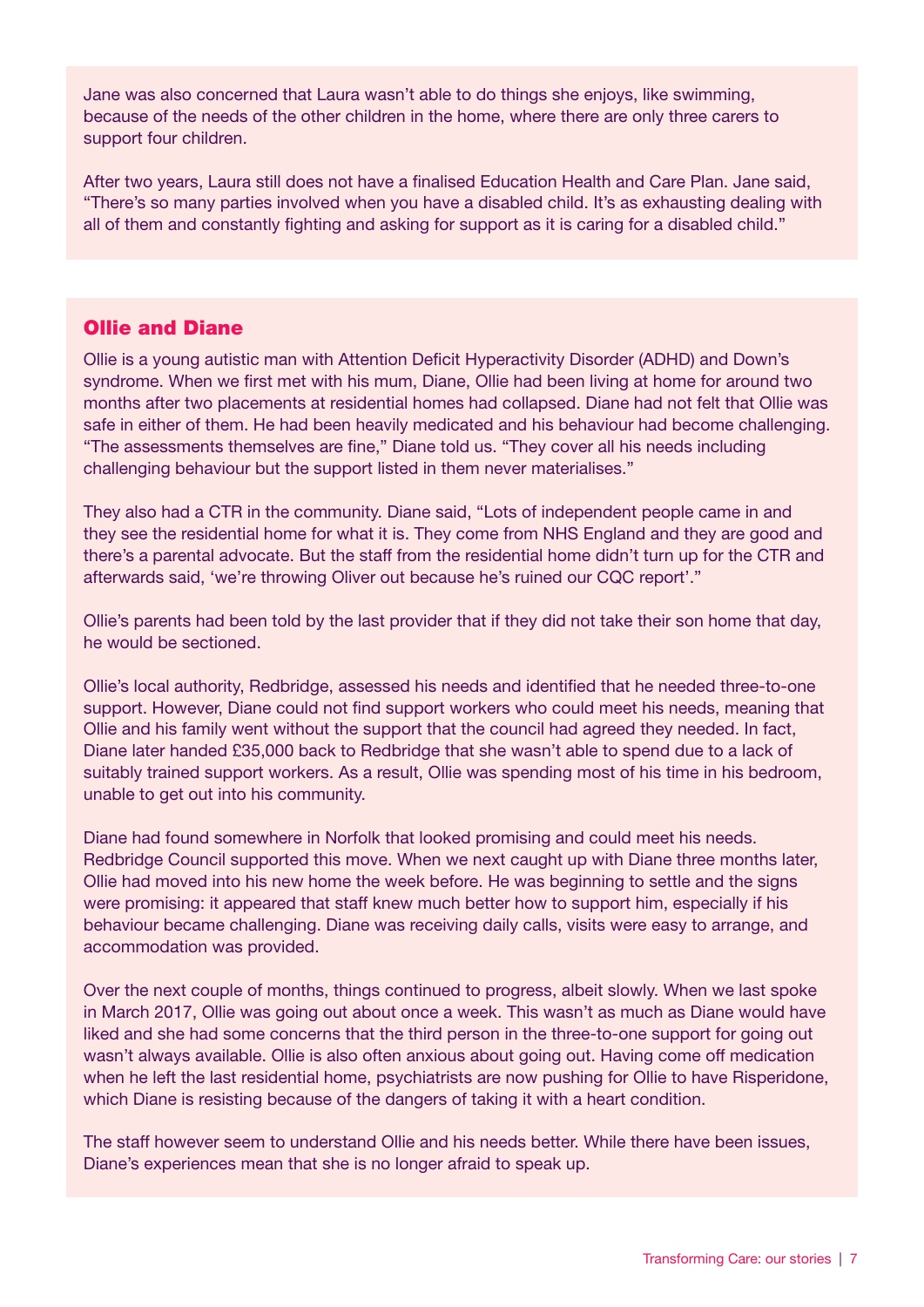### **What these experiences show**

The biggest issue facing the families that we spoke to was the lack of appropriate services available in their local communities. This is the biggest challenge facing *Transforming Care*. Having the right services can help ensure that people do not face long stays in inpatient units or mental health hospitals, and importantly can help prevent admission in the first place.

### **Preventing admission (and re-admission)**

Preventing admission (and re-admission) is a fundamental concern in this report. Many of the stories here show that admission could have been avoided if the right support had been available in the community.

During our interviews with Diane, we found out just how close Ollie had come to being sectioned under the Mental Health Act – it had come down to a matter of hours, and he had to move home. Diane had the support of her local authority commissioners, who outlined a personal budget that was enough to meet Ollie's needs. But services with the expertise to support him just weren't available. This put a huge amount of strain on the family and Ollie wasn't able to go out. Again, with the support of the local authority, they found a new place for Ollie to live that would meet his needs.

In contrast, Jane has not had the level of support she needs from her local authority. Laura's Education, Health and Care Plan has been delayed for two years: the statutory requirement in the SEND Code of Practice is 20 weeks.<sup>11</sup> Jane also felt that the local authority didn't understand how Laura's challenging behaviour was affecting home life. As a result, residential school places weren't considered.

These two experiences show the importance of engaged and informed local authority commissioners. They need to play an active role in identifying the support that an individual needs in the community and then sourcing that support. The Service Model says, "Commissioners should develop a group of social care preferred providers that meet the needs of people with a learning disability and/or autism."12 However, this is not happening consistently.

Local authorities and health bodies need to commission services based on accurate local data. Care and Treatment Reviews provide useful information about the support required to support someone in the community. They should be used to plan services locally, alongside other key data sources including Education Health and Care Plans (EHCP) and Joint Strategic Needs Assessments (JSNA).

The *Building the right support* Service Model outlines what should be on offer, including intensive support and crisis services.<sup>13</sup> These services both need to be available 24 hours a day, seven days a week. However, Roger (whose story is in chapter four) told us that he couldn't access intensive support at the weekend.

### **Making sure discharge isn't held up**

Other families that we spoke to said the lack of local community social care and mental health services was a reason for delayed discharge. Following assessment and treatment, many individuals still require ongoing mental health support.

Under the Care Act 2014, local authorities have a duty to provide a local market of services to meet the needs of their population. However, the same duties do not apply to the NHS. The previous Government's *No voice unheard, no right ignored*

<sup>11</sup>Department for Education (2015), *Special educational needs and disability code of practice: 0 to 25 years*.

<sup>&</sup>lt;sup>12</sup>NHS England (2015), Supporting people with a learning disability and/or autism who display behaviour that challenges, including those with a *mental health condition*.

<sup>&</sup>lt;sup>13</sup>NHS England (2015), Supporting people with a learning disability and/or autism who display behaviour that challenges, including those with a *mental health condition*.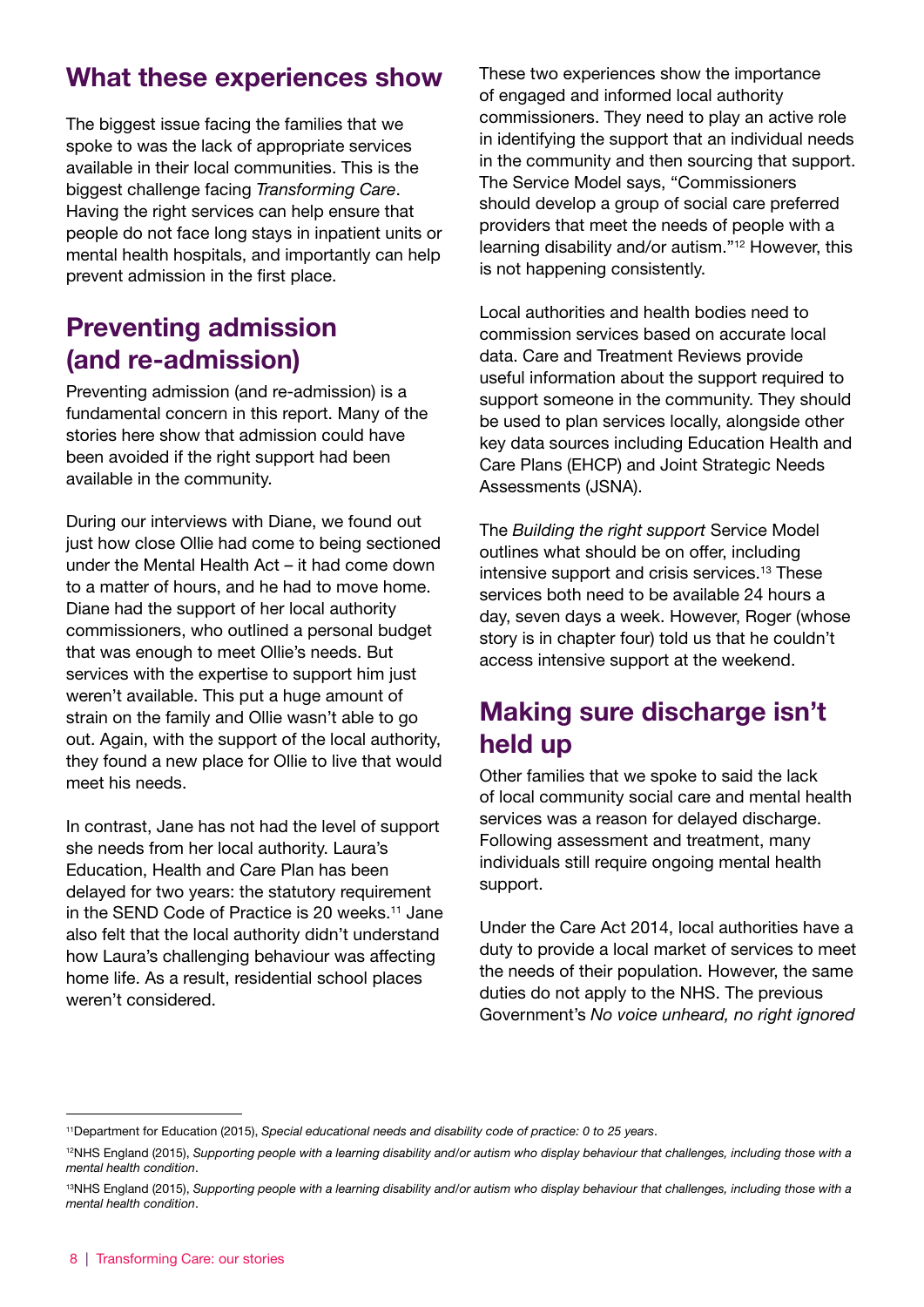Green Paper suggested introducing a sufficiency duty to health and social care commissioners specifically for people with a learning disability, on the autism spectrum or both.

However, the Government's response to the consultation did not take this forward. We believe the Government needs to look again. Introducing this sufficiency duty would help ensure that all the needs of children and adults with a learning disability, on the autism spectrum or both were met in the community.

In our final interview with Sally, she described Maisie's latest admission as a "holding" arrangement. Not because Maisie still needed assessment and treatment, but because there was nowhere in the community that could support her.

Community services, including community mental health teams and community learning disability teams, need to understand the needs of people with a learning disability, on the autism spectrum or both – and to be trained appropriately. Individuals must be able to rely on services that can meet and adapt to their individual needs, including communication needs.

## **Making sure the right housing and support is available and that there is enough funding**

The Service Model states that a variety of housing options should be available to support people locally. However, our stories show that this is not happening well or quickly enough – often because a suitable house is not available or the funding for it cannot be agreed.

Sally and Maisie's experiences also highlight that the responsibility for finding suitable care and housing often falls to the family. Sally had to get her local MP and NHS England involved to push for agreement for that care. Similarly, Shahana (whose story is in chapter two) told us that it was down to the family to find Fauzia's new placement, and Jessica (whose story is in chapter three) had to find suitable housing and

providers for Aaron. Commissioners should have knowledge of available and appropriate housing and support providers in the community, with flexibility to meet individual need. They should work with the family to find a suitable arrangement, but that does not mean that families should bear the burden of searching.

Local authorities also need to make sure that funding is available for adaptations to be made to housing, to meet sensory needs or support behaviour that challenges, and to fund any ongoing repairs or alterations required. Without these, an individual's needs will not be met, significantly increasing their risk of (re-)admission and placement breakdown.

### **Recommendations**

- **The Government should introduce a sufficiency duty on local authorities and NHS commissioners to ensure that sufficient services are made available to meet the health and social care needs of people with a learning disability, on the autism spectrum or both, in the local community.**
- **• Transforming Care Partnerships should use the information from Care and Treatment Reviews to help inform commissioning plans, alongside other data sources, including EHCPs and JSNAs.**
- **• CCGs (Clinical Commissioning Groups) must ensure that all staff working in community mental health services and community learning disability teams understand learning disability, autism and challenging behaviour, and can demonstrate how this knowledge is put into practice.**
- **• CCGs must ensure that they are able to offer adapted mental health interventions for autistic people, and people with a learning disability in line with NICE (The National Institute for Health and Care Excellence) guidance/guidelines.**14,15

<sup>14</sup>NICE (2014), Quality standard on autism [QS51].

<sup>15</sup>NICE (2016), Mental health problems in people with learning disabilities: prevention, assessment and management [NG54].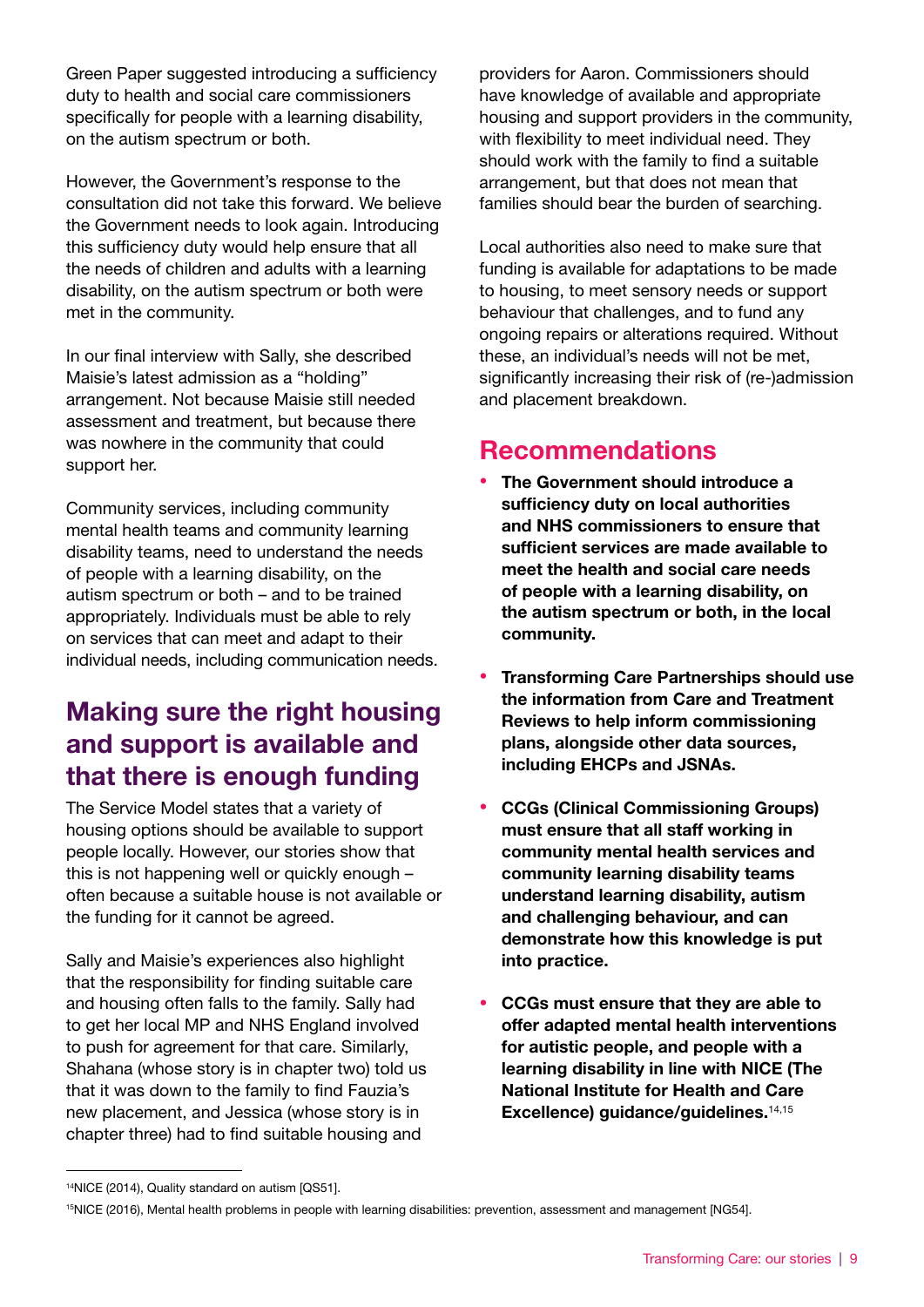- **• In line with the National Audit Office's recommendation,16 NHS England should develop measures to assess the effectiveness of community capacity to prevent admissions. It should then ensure that commissioners use these measures locally and nationally to ensure good quality housing supply.**
- **• The Government should review its proposed funding reforms for supported housing taking account of the recent joint Work and Pensions Select Committee and Communities and Local Government Select Committee report. The new funding approach must ensure that both providers and lenders to the supported housing sector are able and willing to continue to provide suitable housing for those with the most complex needs.**

<sup>16</sup>National Audit Office (2017). *Local support for people with a learning disability*.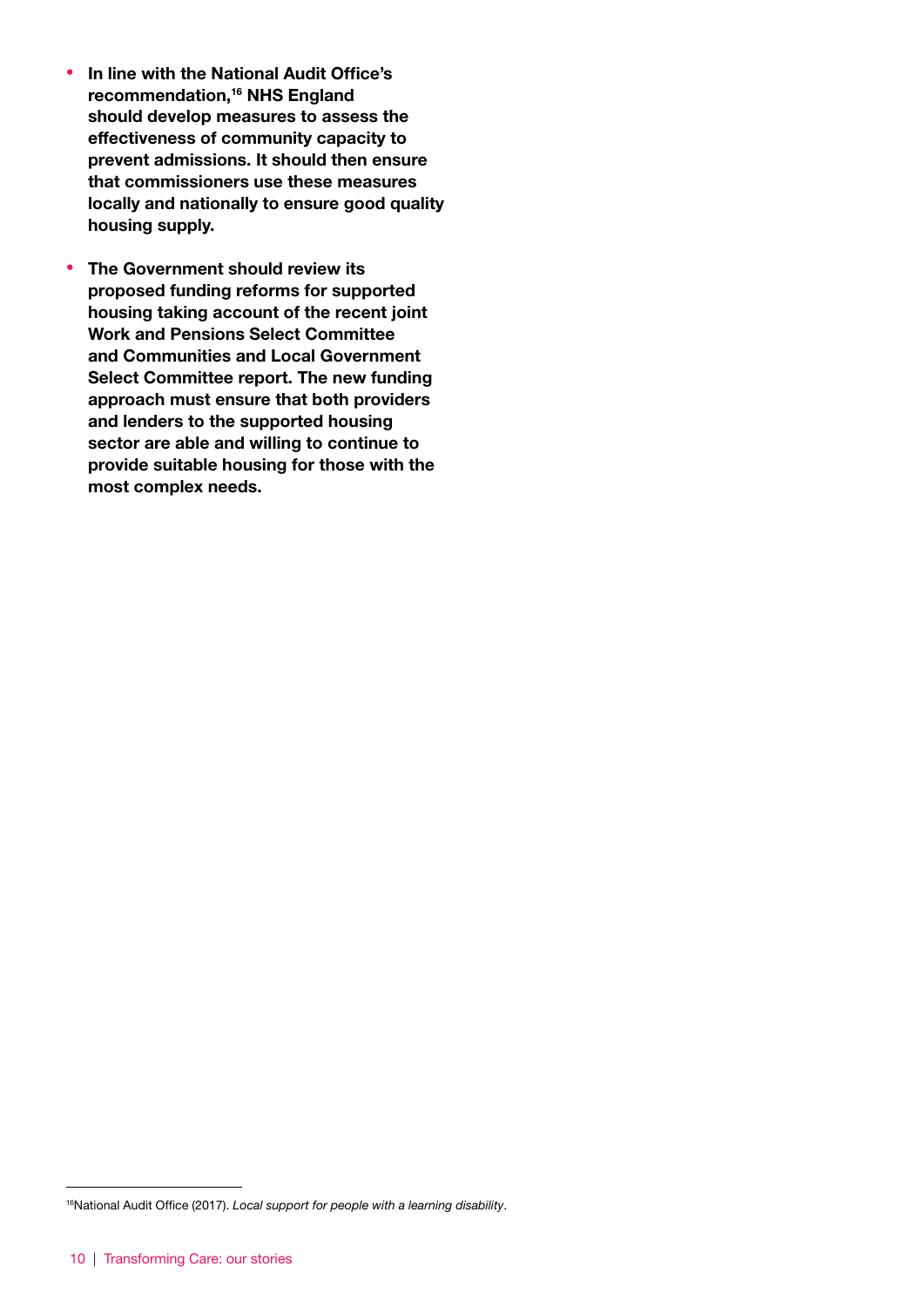## **Chapter two:** Being heard and being involved

#### **Lived experiences:**

Fauzia and Shahana, Matthew and Isabelle, Stephen and David

#### Fauzia and Shahana

We first spoke to Shahana, Fauzia's aunt, in October 2016. By then, Fauzia – who is 19, is on the autism spectrum and has learning difficulties and Tourette's syndrome – had been happily living in the community in a residential care service for a couple of years. But her journey to get there had been long and traumatic.

Fauzia attended an autism-specific school during the week, but due to the distance from home and struggles with the daily transition to and from school, her behaviour became very challenging. After trying respite services at the weekend for a time, it was felt that a 52-week residential school placement would be best. However, Fauzia struggled being so far from home, so she started to self-harm and her Tourette's grew worse. Shahana told us, "in hindsight, she had also developed obsessive compulsive disorder (OCD). The staff really tried, but they were tired. Fauzia stopped accessing education: she needed assessment and treatment."

Fauzia's move to an inpatient unit was traumatic – there was no transition. Shahana said, "She was put in a private ambulance and tied down. The consultant at [the hospital] didn't know Fauzia was coming and the ward wasn't prepared for her."

Fauzia remained in hospital for two years. After being in seclusion for the first few weeks, she was moved to an "Extra Care Facility" – a room next to seclusion, separate from the main ward. "The only exposure she had to her peers was as they went past into seclusion," Shahana told us. For a year, she only received three half-hour sessions of education a week.

A major obstacle was that the right people weren't invited to meetings, so the family had to invite them, and social workers kept changing. Shahana found an education representative to attend, which resulted in Fauzia's education being increased to three half-hour sessions a day.

Shahana then heard about support that some charities are able to offer. She contacted the Challenging Behaviour Foundation, who invited her to a meeting with the Care Minister Norman Lamb. He got involved, visiting Fauzia and calling a meeting with national and local commissioners. "We were incredibly lucky," Shahana said.

At this point, there was still no discharge plan. "They gave her heavy doses of anti-psychotics, but she had no psychosis. They didn't acknowledge her Tourette's and so thought, despite a specialist assessment, that she was violent."

The family went to meet a different provider they had heard of. Fauzia now lives there. Shahana said, "It seemed too good to be true. That's the bit where we won the lottery." But after agreement that Fauzia could move, the process dragged out. The hospital didn't seem to give Fauzia the transition support she needed. For four months, the new provider went in to provide transition support for free.

But Fauzia did move. She got to choose the eventual moving date and that same afternoon, she was out in her new community visiting the park. Shahana said, "The change in Fauzia was profound and immediate."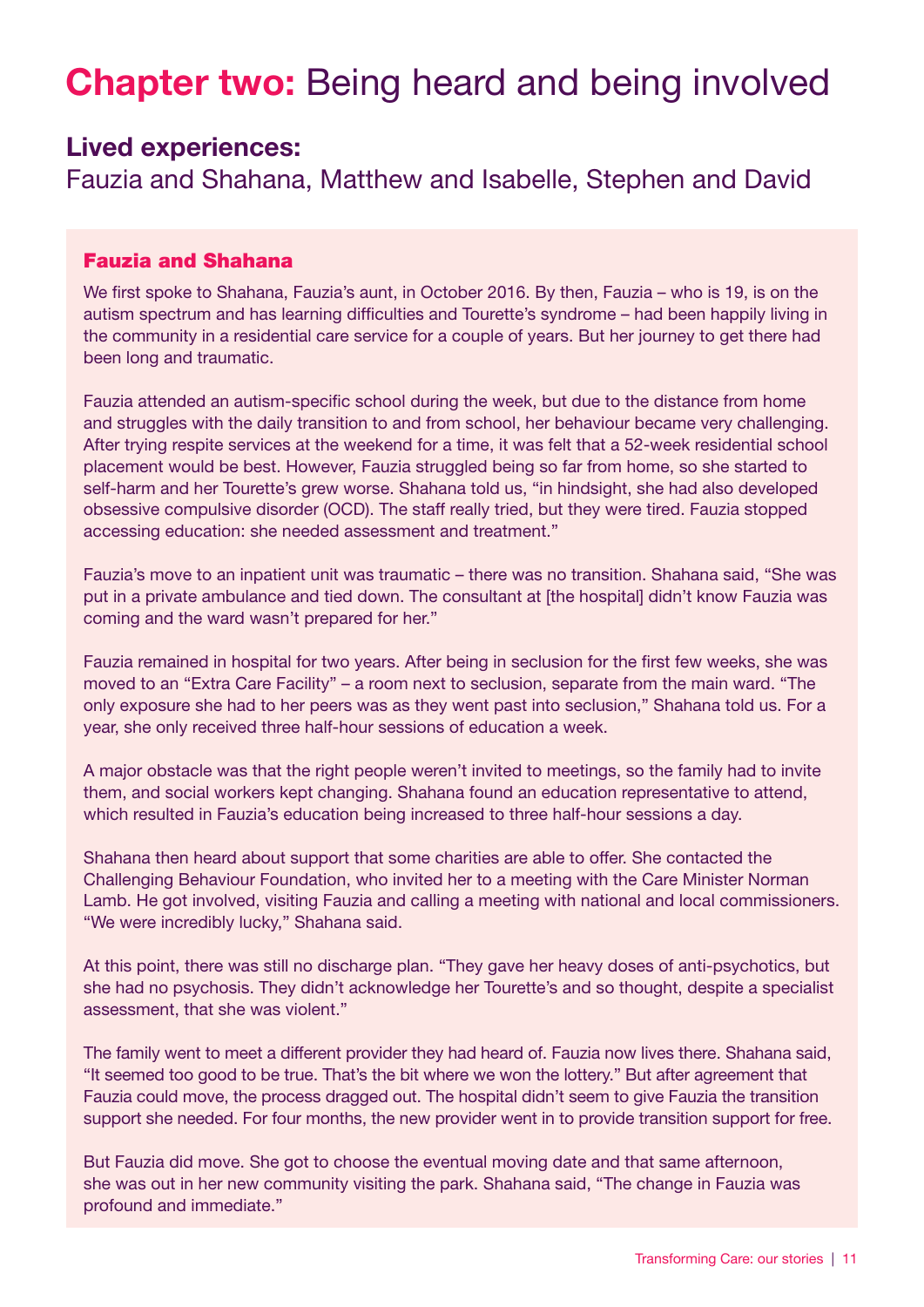Over the next two interviews, Shahana told us how Fauzia was doing more activities, and had graduated from visiting stables, to grooming the horses, to riding them. Her medication was significantly reduced and the staff understood how to support her behaviour. She still needs high levels of care and together they are considering Fauzia's further education. The provider was small and was recently taken over by a bigger company. Shahana told us that it's a worry that everything could change or that social services may want to move Fauzia.

Earlier this year, Shahana and Fauzia were involved in a *Dispatches* documentary, 'Under lock and key', telling her story. "It was quite a therapeutic process for Fauzia and the family. We knew she was traumatised, but we perhaps didn't address that and tried to move on instead," Shahana said.

Despite being an 'expert' inpatient service, Shahana feels that the staff didn't properly understand Fauzia or her needs, and didn't listen to her family. "The system is broken," she told us. The culture and attitudes need to change. "We need to commission better assessment and treatment units."

#### Matthew and Isabelle

Matthew is a young autistic man with learning difficulties and complex mental health needs. He was sectioned in 2015 and taken to a general psychiatric intensive care unit. His parents, Isabelle and Robin, set up a campaign for him to move to an autism-specific inpatient provider. They were told it was the only place that could meet Matthew's needs. In March 2016, Matthew moved to an autism-specific hospital.

When we first met Isabelle, six months later, a discharge plan for Matthew still hadn't been developed, despite promises that planning would start on admission. Isabelle had serious concerns about Matthew's health and wellbeing – he was losing weight and his anxiety was increasing. Matthew was regularly being positioned face-down, prone restrained and injected with anti-psychotic medication. Despite being an 'autism-specialist' service, staff were unable to adapt their communication. Recommendations made at Matthew's Care and Treatment Review (CTR) were not followed. Meanwhile, he wasn't getting education, fresh air or exercise. The whole family felt powerless.

We next met Isabelle almost five months later: a lot had changed. Matthew had moved to a new residential service with a 16-19 learning programme. His mental health section had been lifted. Isabelle was much happier with the care he was getting: the environment was low arousal and structured, restraint was not used, specialist mental health support was brought in and Matthew was getting out and about with people. Isabelle was being involved in planning Matthew's care and was much happier with how his challenging behaviour was dealt with. She was hoping that a family holiday in March 2017 would test the waters in terms of thinking about Matthew coming home.

When we met Isabelle for the final time, in April, Matthew was still at the residential service and settled. Isabelle told us, "He's in a home and not an institution, he's out in the community several times a day and the family can take him out whenever they want. So what needs to be done is developing a long term plan for what life for Matthew looks like." Matthew was no longer being prescribed anti-psychotic medication and the next step would be a visit home.

Matthew's care plan is a "living document and updated all the time." It includes a positive behaviour plan. "All his care is about motivating him and supporting him to learn skills."

In March 2017, Matthew's story was featured in an episode of Channel 4's *Dispatches* documentary series, 'Under lock and key'.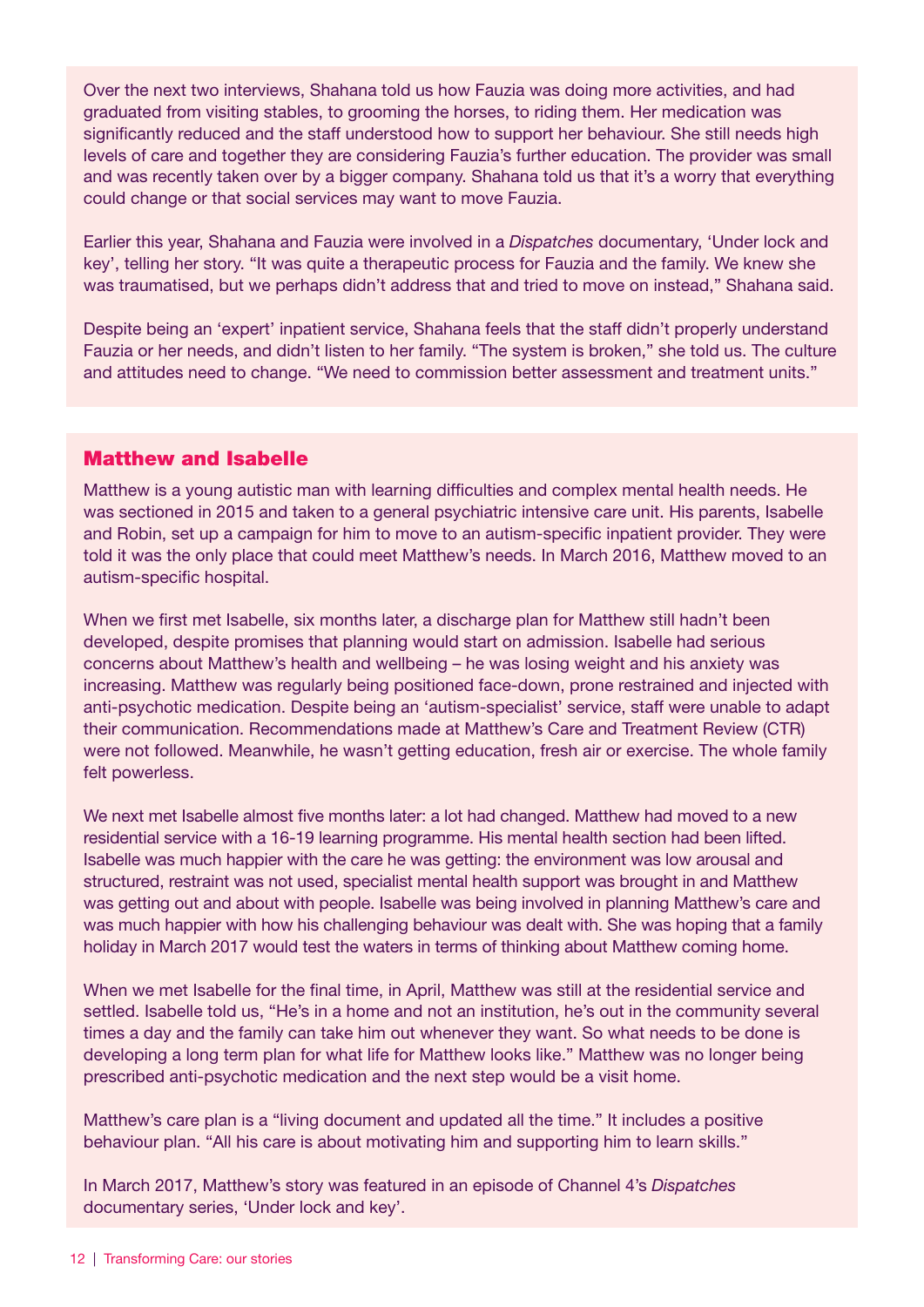#### Stephen and David

Stephen is 34 and has Asperger syndrome. He has a long history of stays in inpatient mental health units. In September 2016, when we first spoke to his father, David, Stephen was detained under the Mental Health Act in a generic mental health unit and had been there for almost two years. Previously, Stephen had lived in a residential care service and had been receiving some outreach support.

At our first interview, David highlighted issues around information and advocacy. He had not been given any information about the Mental Health Act when Stephen was sectioned and had to carry out his own research. He told us, "It's complex. I don't really feel like I understand all the rights." Stephen didn't have an advocate, and an appointed lawyer for a section review had not worked out well, as Stephen finds new relationships and changes difficult. There also seemed to be no coordination between different aspects of Stephen's care, which left the family confused.

Stephen had a CTR in August 2016, but most of the actions hadn't been acted on.

These issues were still ongoing when we met David for the second time. An advocate had been appointed, but he didn't make the reasonable adjustments that Stephen needed. David also told us there wasn't any specialist autism support on the ward anymore. The psychologist and speech and language therapist Stephen was seeing had been told to stop seeing him. During this time, Stephen's challenging behaviour increased slightly and was not well-managed. David told us, "There are strategies that work, but the ones they used are mental health ones that make things worse." However, a move to a step-down service, to gradually support Stephen's move back into the community had been proposed.

When we had our final visit, Stephen had made that move – although he was still under section. This service was chosen because it had a set of pathways leading to community-based care. It was more autism-specific than the last unit, but David was still not convinced it was right for Stephen – the severity of some of the other residents' needs was affecting Stephen, and depressing him. Meanwhile, the community mental health provider did not have staff trained in autism who could support him in the community.

The problems around the co-ordination of care persisted and input from Stephen's home local authority was a problem. David said, "Social services continually hold their hands back and let health pay and organise it... no one is holding their hands up and saying 'it's my job'." David believes that until this lack of overall responsibility is addressed, no real progress towards bringing Stephen back into the community can be made.

David also made a complaint about the advocacy provider in the last unit, but didn't feel that it was taken seriously. He was considering what steps to take next as it is vital support.

He said, "Stephen just falls between the gaps and no one takes ultimate responsibility for his case… Where is the pressure to get Stephen back into the community?"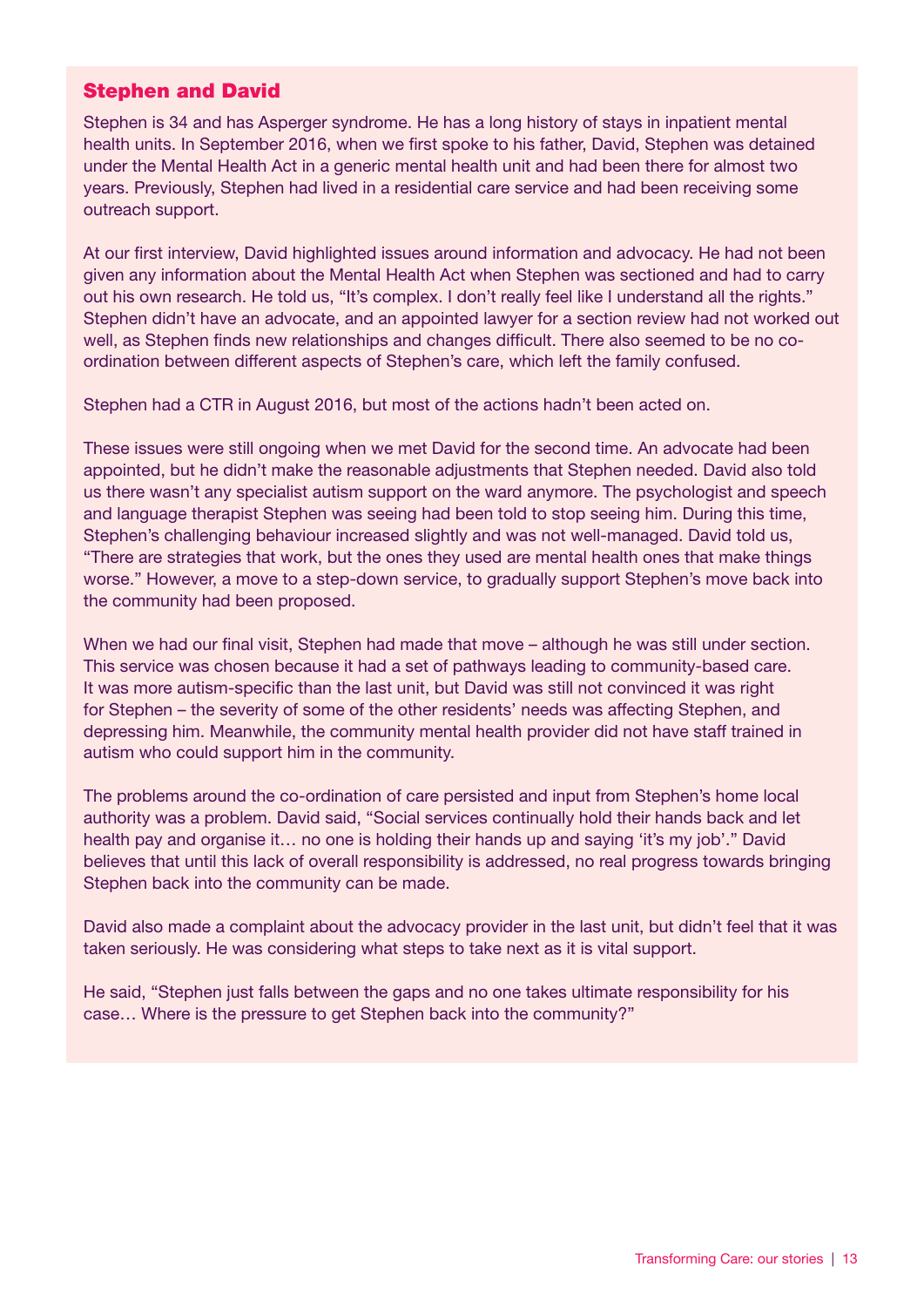## **What these stories show**

## **Getting decision-makers together**

At least three of the families that we spoke to had launched national campaigns following the admission of their loved one, raising concerns about the care they were receiving or how far from home they were. They did this because the system wasn't working and they felt they alone didn't have the legal rights or the power to change it. Others went to their MPs, met with ministers or talked to lawyers, and three featured in television documentaries.

As Shahana told us, getting the right people to attend meetings, to make decisions and ensure progress is made, can be a struggle – families told us that it was often down to them to do this. This should not be their responsibility, and without information and access to good advocacy services, it is even more difficult, as David's story above shows.

Common to several of the families we spoke to was the feeling that they were "lucky" to get senior people involved. For Shahana, it was attending a meeting with the Minister for Community and Social Care at the time, Norman Lamb, arranged by a charity. That led him to visit Fauzia and then call a meeting with NHS England and all the senior commissioners. In Matthew's case, his story got substantial media coverage and led to an online petition that gained hundreds of thousands of signatures, leading to a meeting with the next minister, Alistair Burt, and with NHS England.

However, this is clearly not an option for everyone, and neither Matthew nor Fauzia's families should have been in the position where the only option was to get a minister involved to move things forward. According to NHS England guidance on Care and Treatment Reviews,<sup>17</sup> a responsible commissioner is tasked with putting together a meeting, and inviting attendees. However, there is no guarantee that invitees will attend. The Government and NHS England should strengthen the CTR process to ensure

that the right people are actively involved so the right decisions can be made and actioned as quickly as possible. This should also be reflected in the CTR guidance.

## **Advocacy, information and legal advice**

At important times, Stephen didn't have the Independent Mental Health Advocate that he should have had, and when he did finally get support from one, it failed because they couldn't adjust their communication to work with him. The Service Model underpinning *Building the right support* rightly requires commissioners to ensure that independent advocacy is available.18 However, further work is needed to make clear to commissioners how and when this advocacy should be offered – to make sure that individuals know it is available and what it is for. Individuals also need sufficient time with advocates, and may need an advocate to be flexible about when they can be around, to ensure that the advocate really gets to know their needs.

These stories also tell us that the quality of advocacy is as important as its independence. Understanding the individual's needs is key, as is the legal system. Autistic people and people with a learning disability may have particular needs and communication may need to be adapted. For example, an individual may be unable to communicate verbally and require the use of sign language, visual aids or a more creative approach if they don't use conventional communication. Advocates need specific training to make sure this happens. NHS England should write a specific requirement into the Service Model to provide advocates who have received training with the tools to make reasonable adjustments specifically for people with a learning disability, on the autism spectrum or both. This would improve both the supply and quality of advocacy.

Families also spoke to us about needing legal advice to drive forward progress – especially the actions outlined in CTRs. This shouldn't be the case. But when it is, families need access to lawyers who understand not only the legal framework, but the needs of the individual.

<sup>17</sup>NHS England (2017), *Care and Treatment Reviews (CTRs): Policy and Guidance*.

<sup>18</sup>NHS England (2015), *Supporting people with a learning disability and/or autism who display behaviour that challenges, including those with a mental health condition.*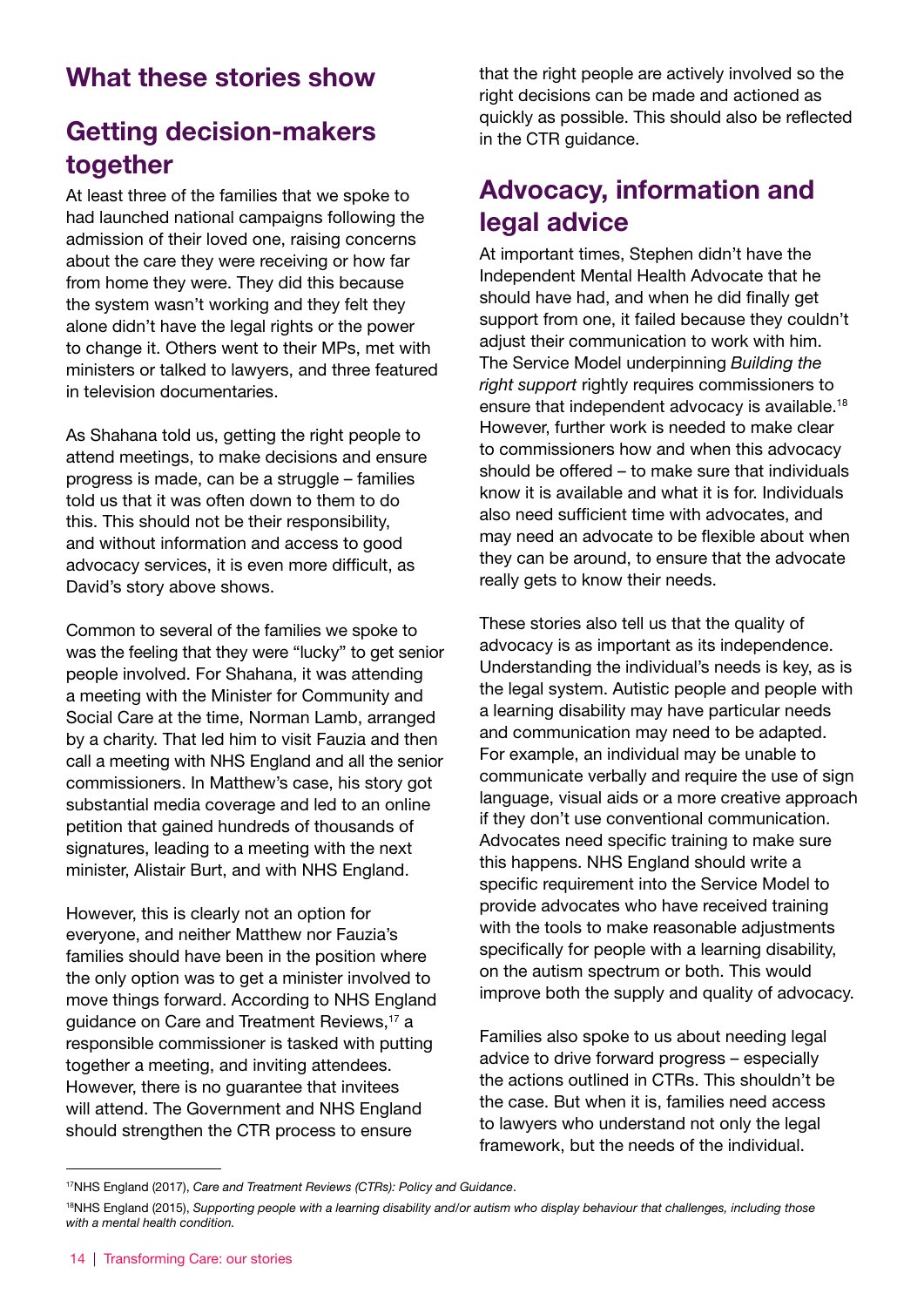## **Listening to families**

Families are experts. They have a wealth of knowledge about their loved ones, which is a vital part of planning the care and support they should receive. They can also act as advocates in many ways. Yet David told us that, despite being invited to Stephen's Care and Treatment Review, he didn't receive any further information – including who the other people attending were. This made it harder for him to follow up with them afterwards to try to make sure progress was being made. NHS England guidance states that CTRs should be both person-centred and **family-centred.**<sup>19</sup> In their quality assurance role, responsible officers in Transforming Care Partnerships (TCPs) and NHS England regional directors should require proof that invitations have been extended to families and that the information for the meeting is passed on to them. If this has not happened, evidence should be provided showing why, and responsible officers should require this evidence.

This exclusion from key decisions about the wellbeing of family members was meant to be addressed by *No voice unheard, no right ignored*. However, this has not changed, showing that legal change is needed. Ultimately, the Government needs to ensure the CTR process is underpinned by the law to ensure it has the full force of the law, and that individuals' rights can be enforced if it is not followed.

Providers, including mental health hospitals, need to make sure they are also providing information to families about their rights and those of their loved ones. This should include rights under the Mental Health Act and Mental Capacity Act, among others. NHS England should promote the positive effects that family input has had on care planning, and share best practice with TCPs and providers.

#### **Recommendations**

• **Building on** *No voice unheard and no right ignored***, the Government must ensure that individuals and their families are heard, and their right to be heard is strengthened.**

- **In addition to reviewing CTRs, the Government needs to put them on a statutory footing, making the guidance binding for providers and professionals. This will ensure that the right people are invited to meetings and that families can make sure their right to be involved and heard is upheld.**
- **In addition, the Department of Health and NHS England should strengthen the CTR guidance to ensure that professionals and commissioners who are invited attend.**
- **NHS England needs to assure itself every area has sufficient high quality advocacy services.**
- **Advocacy providers should be required to have training in how to adjust their communication for autistic people and people with a learning disability. Training must also ensure they have an in-depth knowledge of autism, learning disability, challenging behaviour and the**  *Transforming Care* **policy.**
- **Providers must ensure all individuals are given information about their care and their rights. This must be provided in an accessible format, in line with the Accessible Information Standard.**
- **Providers and commissioners must ensure families are given information about the care their loved one will receive, and their rights to challenge it. This should include referring families to independent sources of information, including charities.**
- **NHS England should promote best practice of involving families in care planning, with the consent of the individual if they have capacity, and assure themselves that families are being involved effectively in care planning for each individual.**
- **NHS England should assure itself that families are invited to CTRs and provided with all relevant information. This should also be a topic for the independent evaluation of CTRs recommended in chapter 4.**

<sup>19</sup>NHS England (2017), *Care and Treatment Reviews (CTRs): Policy and Guidance*.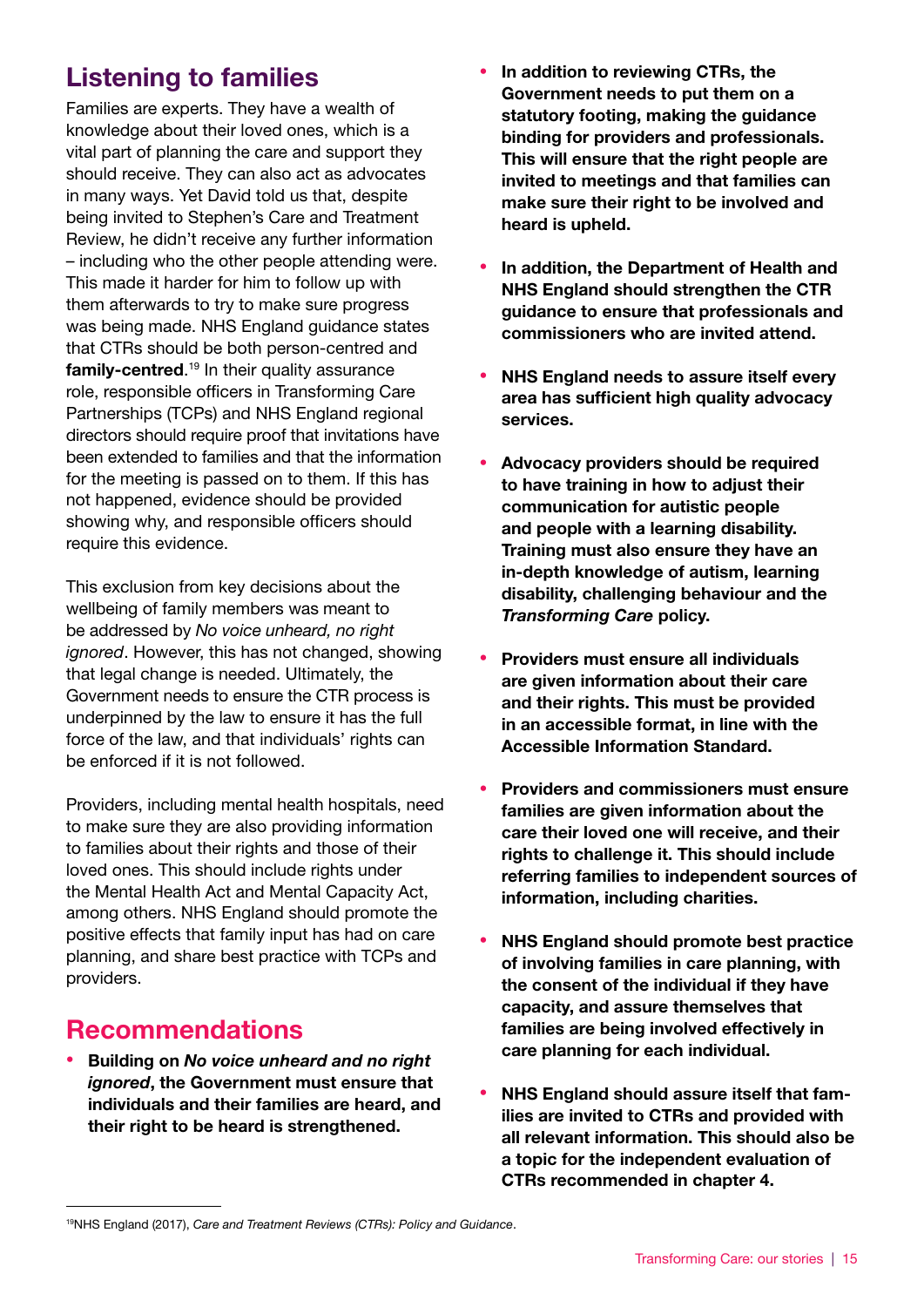## **Chapter three: Inconsistent care quality**

#### **Real stories:**

Kamau and Lorna, Catherine and Anna, Aaron and Jessica

#### Kamau and Lorna

Kamau is a 33-year-old autistic man from London. When he was younger, he was admitted twice to inpatient care for short periods, shortly after being prescribed anti-psychotics. In June 2014, he was sectioned after he was put on Depakote, and deteriorated further after being put on lithium. The reason given for the section was Kamau's challenging behaviour. However, when we spoke to his mother Lorna, she said that her son's behaviour hadn't been challenging prior to medication – something that professionals seemed to previously agree with, as anti-psychotics had been successfully withdrawn before.

For five months in 2014, Kamau was an inpatient in Doncaster, before moving to a low/medium secure unit in Essex, where he remains.

Lorna worries about the use of medication. She said, "I am concerned that none of the drugs seem to be beneficial to Kamau." Over the interviews we carried out with Lorna, the lack of a behaviour plan kept recurring. "I have raised my concerns with the psychiatrist and nurse at [the hospital] many times and with all the staff there. I've raised my concerns with as many people as possible and written letters, which the Challenging Behaviour Foundation has helped with. I've also raised these issues with Kamau's solicitor. There has been no outcome nor any response at all to my concerns."

Kamau's physical health and wellbeing deteriorated too. "His skin is very bad and is completely cracked on his feet. The last blood tests I knew the results for also said that his liver and kidneys were being affected by the medication." Over the year of our interviews, Lorna told us that she was pushing for Kamau to see a nephrologist. This had just happened by our last conversation.

We also wrote to Kamau's funding commissioners to raise issues around discharge planning and the use of medication. When we last spoke with Lorna in March 2017, Kamau still didn't have a discharge plan, but they were starting to discuss it, "which wasn't happening before." A few days earlier, Lorna had attended Kamau's latest CTR. She said, "This time, it feels like if a place were identified he could move out… I will need to push for him to leave. I am definitely dissatisfied. I'd like to know the names of the places that are being considered and that the right experts are being consulted. I also feel it is imperative that home is considered as one of those options."

Following the March CTR a new psychiatrist has been employed and she has gradually withdrawn lithium. Staff at the unit say they see no deterioration in Kamau since the withdrawal.

Lorna is concerned about the staff turnover. Kamau has had multiple psychiatrists over the past two years and when we last spoke to Lorna, the most recent one had resigned. The psychologist had also resigned, as had a number of the care staff. She is also worried that they don't understand autism. Lorna told us, "I don't think the staff are used to dealing with people with autism, they're used to people with a mental health diagnosis. It doesn't work with Kamau. If you shout at him, his challenging behaviour will get worse because of the loud, negative way he's being approached."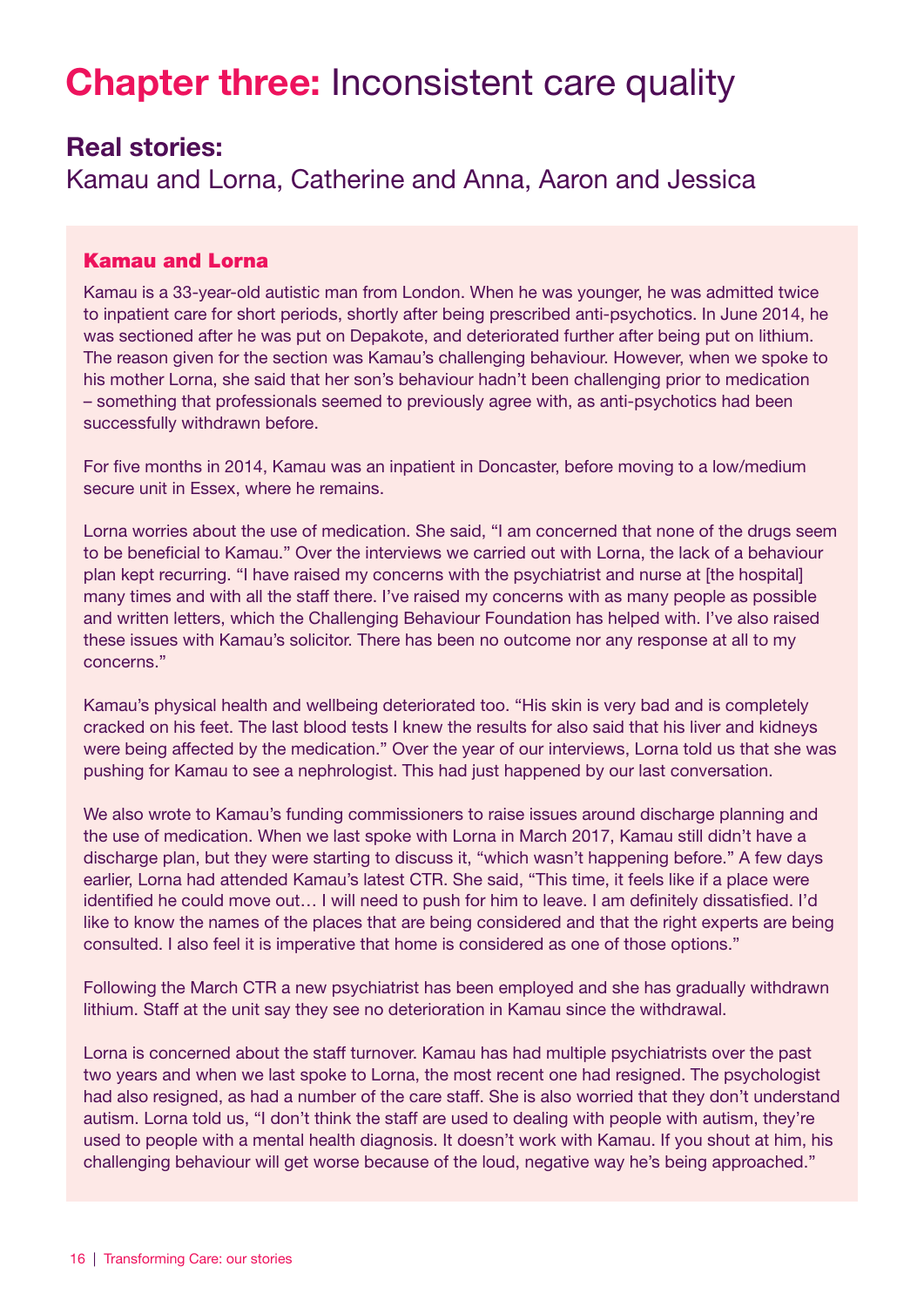#### Catherine and Anna

#### **This family asked to tell their story anonymously. We have changed their names.**

Catherine is 21 years old, is on the autism spectrum and has a learning disability and obsessive compulsive disorder (OCD), as well as some challenging behaviour. We first spoke to her aunt, Anna, in September 2016. She described the situation that Catherine was in as "horrific".

Catherine was 16 when she first entered inpatient care. She has remained in inpatient care since, apart from one week where she lived in a community placement that broke down due to a lack of adequate support.

When we first spoke to Anna, Catherine was an inpatient at a low secure unit where she had been for about a year, having been at another Assessment and Treatment Unit (ATU) before. Anna told us that the family had been given no choice but to accept the move to this unit. The family weren't able to see Catherine often and had serious concerns about the care she was receiving, which they said was very restrictive. Anna told us, "she's not getting any treatment, it's just a holding pen because staff [in the unit] don't have the right skills, expertise or mindset. She's getting nothing while she's there at all. Everything is about seclusion, never about trying to prevent incidents happening in the first place." Catherine's health and wellbeing deteriorated and her aunt said, "she's now in a worse state than she's ever been in the care system, it's so bad her mum and dad didn't recognise their own daughter when they went to visit her".

Catherine's family spent months struggling to get her out of the unit. Concerns had been raised repeatedly to safeguarding and commissioners but the family had to keep pushing. By the time we spoke to Anna again, Catherine had moved to another inpatient unit which was medium secure. It was closer to home and although it was still an inpatient unit, the family was happier with the care and support Catherine was getting. "It's so much better", Anna said. At that point, there had only been one instance of seclusion, but the family was phoned afterwards to explain why it had happened and what had been learned for the future to try to prevent it from happening again. The unit was also trying to improve Catherine's diet. However, there had still been no Care and Treatment Review and Anna was still having to chase it.

At our last interview, there still was no discharge plan, although some discussions had been had about 'stepping down' to a low secure unit. The family still feel that Catherine's needs "are genuinely important to the staff at the unit." They have established behaviour strategies. Anna said, "They have identified trigger times, noise, when the light is changing, other people's distress. A mug of hot chocolate with marshmallows in and 1-1 with a member of staff works wonders. Staff can actually be bothered to sit and talk to her, which is so different to before." Catherine's medication has also reduced significantly and she has started a self-medication programme.

However, it is still a restrictive environment and Catherine's family want to see her back in the community, living a full life and "not spending the rest of her life in inpatient care."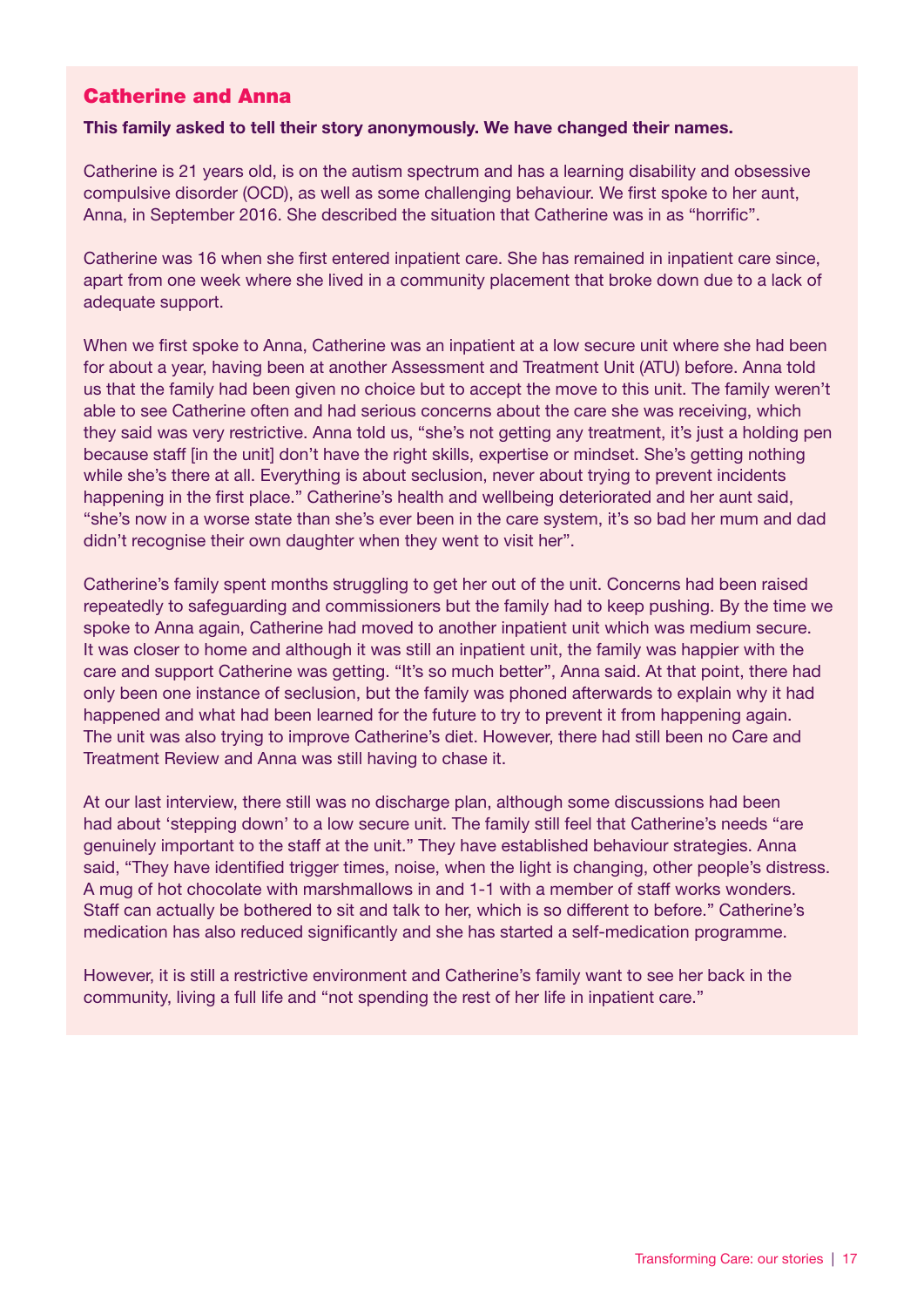#### Aaron and Jessica

#### **This family asked to tell their story anonymously. We have changed their names. Only one interview was carried out with Jessica.**

Aaron is a young man with a diagnosis of autism and a learning disability. He was first admitted aged 18, in 2012. He was attending a specialist autism school with a view to starting a residential school placement. Due to an administrative error with his date of birth, the family realised that as he had reached 18, he would not be able to move into the residential placement. The family hit crisis.

The local authority did not offer an alternative education placement. There was no transition planning to adult services and Aaron only received support for 10 hours a week. Aaron's behaviour became increasingly challenging. In 2012, he was sectioned and after fifteen months in an Assessment and Treatment Unit (ATU) he was moved to a specialist autism hospital.

His parents initially agreed to a short period of assessment in the ATU as they had become exhausted due to the lack of support and hoped that Aaron would get the professional support he needed. Jessica told us she was told "this would set him up for adult life."

Unfortunately, Aaron had a traumatic experience in both the ATU and the specialist hospital. A serious case review later found that these placements had "completely failed." It further noted that, "A very vulnerable young man suffered a sequence of traumatic experiences which may adversely affect him for many years." This included heavy reliance on restraint (including floor restraint) despite the fact that Aaron had never been restrained previously. It also involved over-medication, seclusion and a number of safeguarding incidents and injuries.

At the specialist hospital, professionals removed Aaron's autism diagnosis without a proper assessment. As a result, he was arrested for assaulting staff – following 11 hours of floor restraint. Furthermore, he did not have access to an Independent Mental Health Advocate, and an independent social worker was excluded from meetings by the provider after raising concerns about the use of floor restraint. His anti-psychotic medication tripled in eight months. Jessica told us, "Aaron was a heartbeat away from spending the rest of his life in an isolated ward in a highsecurity hospital."

That placement finally broke down and Aaron was transferred to a rehabilitation unit – restrained in an ambulance by seven people, and having to wear a spit hood. Despite this bad start, Jessica feels that the new unit "worked wonders" with Aaron. Within three weeks of moving, his Haloperidol dosage had been reduced from 40mg a day to 9mg a day. A positive behaviour strategy was also put into action. The unit reassessed Aaron and reinstated his diagnosis of severe autism and a mild learning disability.

Jessica said that the fundamental difference in approach was simply kindness and empathy, together with an understanding of autism and the trauma Aaron had experienced (he was diagnosed with post-traumatic stress disorder, and the overmedication left him with difficulties speaking, eating and walking). He hasn't been floor restrained since. The family were listened to, kept fully informed and described their relationship with staff as 'exceptional'. Aaron was able to access activities in the community, including a successful holiday and unaccompanied leave to see his family.

Discharge was finally agreed in May 2015. Only now, two years later, is Aaron about to move into his new house – five years after being admitted.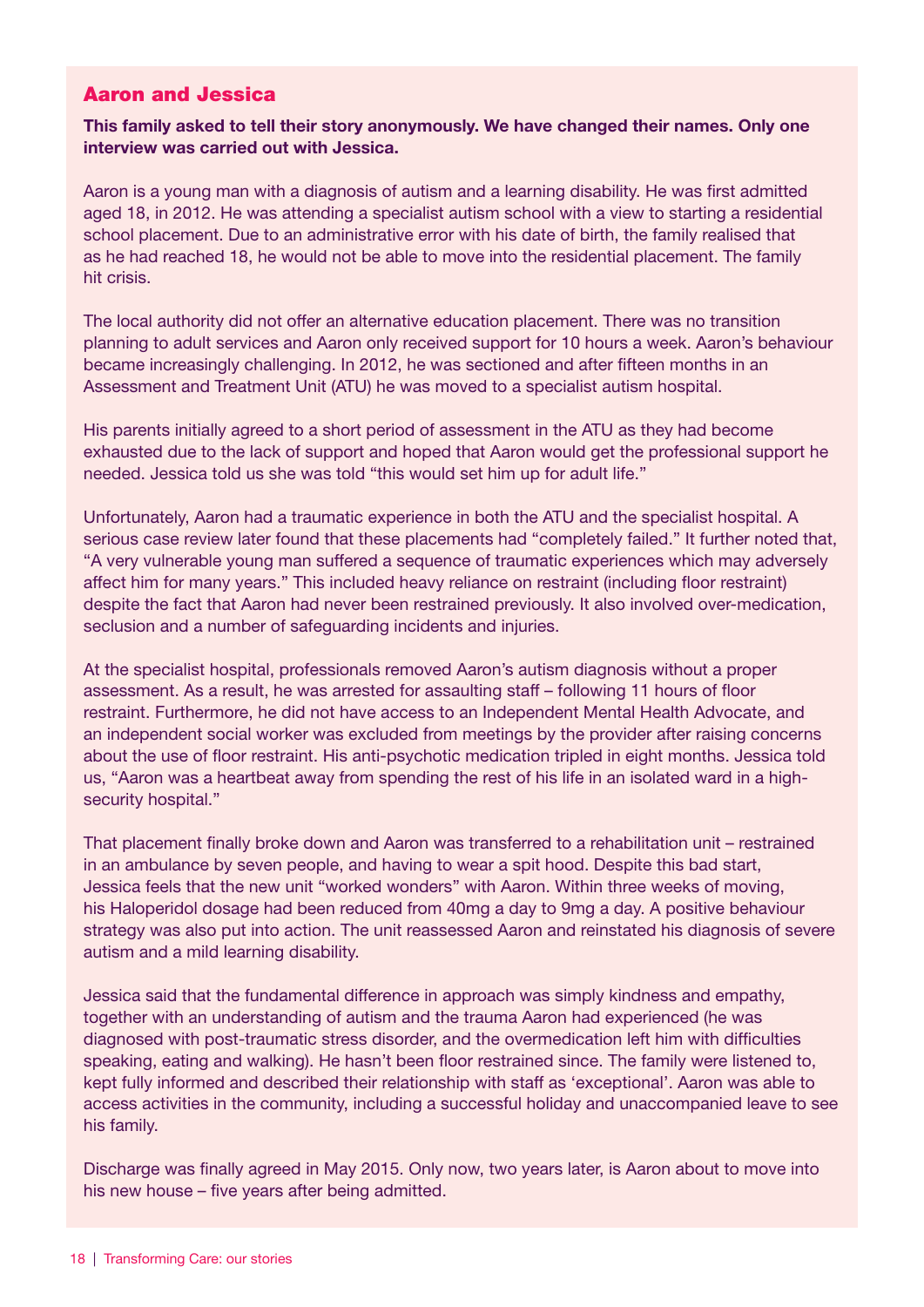Following all this, the CCG issued an apology to the family, as did the council's Adult Safeguarding Board. However, neither the ATU nor the hospital have apologised. Jessica was especially keen to highlight that, "there has been zero accountability." She told us that the hospital, despite being marketed as specialists in autism, seemed to have no autism expertise, and that the removal of Aaron's autism diagnosis was not an isolated case. The family feels, considering the cost of the care provided, that this is unacceptable.

### **What these stories show**

Some people with a learning disability, on the autism spectrum or both who develop challenging behaviour or mental health problems require assessment and treatment. It is vital that they are able to access high quality care and safe treatment for their mental health needs. However, the stories that we heard from families painted a mixed picture of how people have been supported and the quality of the care they have received. The effects are far reaching, affecting the quality of life of individuals in units, delaying discharge further and presenting challenges once they are discharged.

#### **The use of medication**

Of particular concern was the use of medication – in particular psychotropic medication. Research from Public Health England has also found that people with a learning disability or on the autism spectrum are at greater risk of overmedication and widespread inappropriate use of medication.20 NICE guidance outlines appropriate interventions (without medication) for people whose behaviour may challenge $21$  and is also clear that medication should not be used to treat the core features of autism.<sup>22</sup>

Yet the use of medication among the individuals whose families we spoke to suggests that either professionals are unclear on how to support people in reducing challenging behaviour, or that behaviour is misinterpreted as a sign of psychosis or other conditions requiring medication. However, psychotropic medication is powerful and can have significant side-effects.

Kamau's experiences highlight the impact this medication can have. His challenging behaviour became worse following medication, and Lorna is extremely concerned about the effects it is having on his liver and kidneys. Another of the families we spoke to (Eddie and Adele, later in the report) told us that their relative was accidentally given an overdose when medication had been changed.

Aaron's story shows the positive outcomes of relying less on medication and more on behavioural support. Within weeks of receiving behavioural support, his medication dosage had been reduced by more than three quarters.

Yet it is behavioural support that Kamau and Lorna are waiting for – a wait that has been exacerbated by the high turnover of staff in the unit, including Kamau's psychologist. For people with a learning disability, on the autism spectrum or both, behavioural support should be planned for from the outset and put into action. Following the publication of the *Stopping the overmedication of people with a learning disability,*  autism or both pledge (STOMP)<sup>23</sup>, NHS England should ensure that all providers are following its guidance. NHS England should also explore how it could require providers to follow guidance, for example by writing it into service specifications.

## **Ending reliance on restraint and seclusion**

Many of the families we spoke to raised restraint, which should only be used as a last resort, as a significant issue. This is particularly true of Aaron and Jessica. A serious case review following

<sup>20</sup>Public Health England (2015), *Prescribing of psychotropic drugs to people with learning disabilities and/or autism by general practitioners in England*.

<sup>21</sup>NICE (2015), *Challenging behaviour and learning disabilities: prevention and interventions for people with learning disabilities whose behaviour challenges* [NG11].

<sup>22</sup>NICE (2014), *Quality standard on autism* [QS51].

<sup>23</sup>www.england.nhs.uk/2016/06/over-medication-pledge.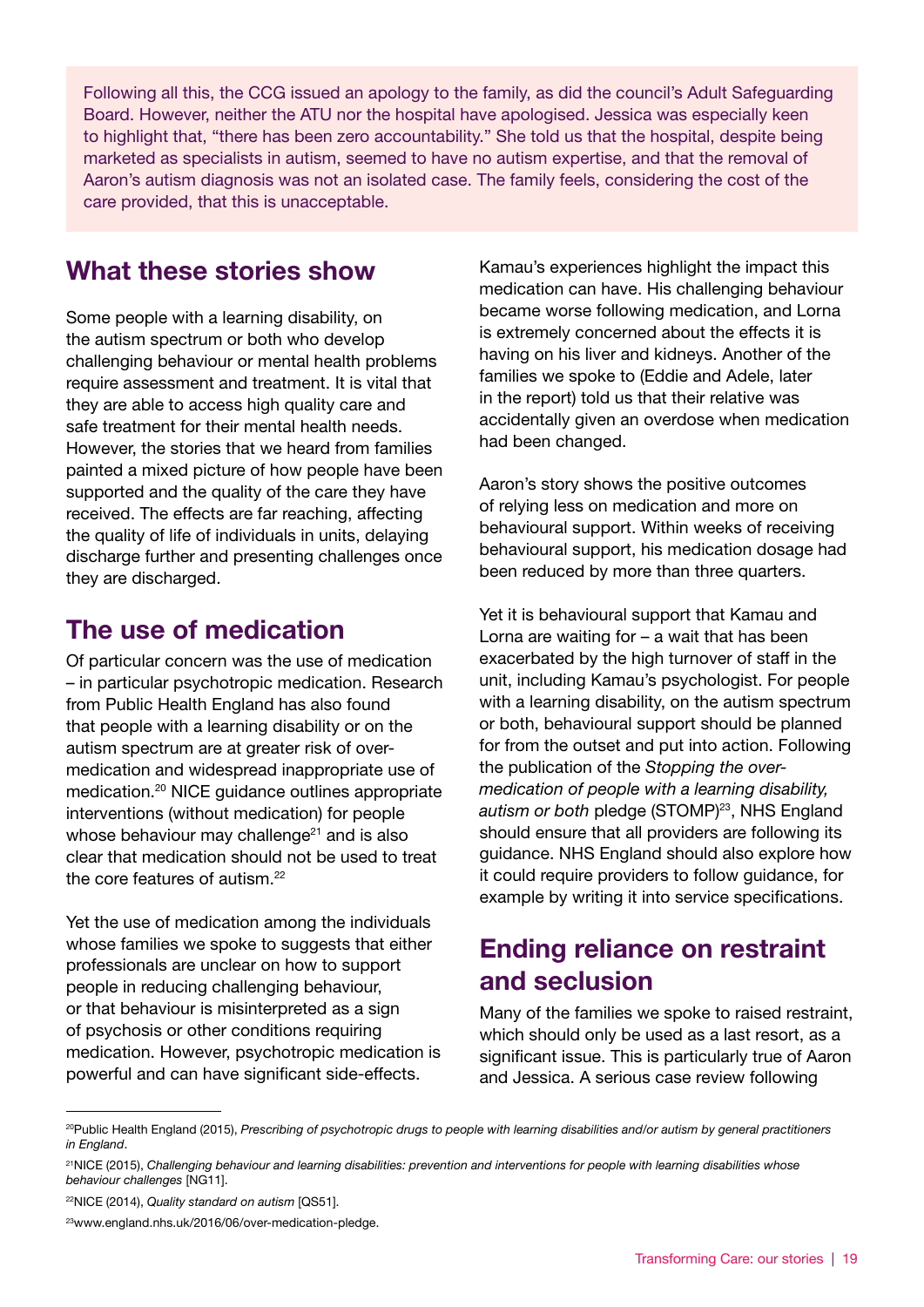Aaron's discharge from an inpatient unit found that restraint (including prone restraint and a spit hood) had been relied upon, with damaging results. In one instance, he was arrested, handcuffed and taken away in a police van. Although it appears that all the other parties have acknowledged that this was wrong, it is concerning that the provider has not apologised.

Guidance from the Department of Health<sup>24</sup> says that restraint must always be the least restrictive option to meet the immediate need and it is good practice to involve individuals and their families in planning, monitoring and reviewing how seclusion and restraint are used. However, our families' stories suggest that this is not happening. Catherine and Anna's experience shows an example where the provider has tried to learn from a situation where seclusion was used to try to prevent it from happening again. This gave Anna more confidence in the care Catherine was getting, as she felt that the service was adapting and learning. The Department of Health should amend this guidance for adults to say that families 'should' be involved, and need to publish promised guidance for children as a matter of urgency.

Providers are required to record the use of restraint and to provide this information to the Care Quality Commission (CQC) when it carries out inspections. Inspectors are required to look at these records when they attend, identify if frequent use is shown, check that staff are trained in safe restraint and that individuals' care plans follow the principles of positive behaviour support. However, as the families we visited told us, care plans and behavioural support plans can be delayed, poorly co-ordinated or nonexistent. The CQC should train inspectors who are inspecting specialist services where these techniques are used and be strict in requiring documented care planning and clear evidence that it's being put into practice for all people in a unit under inspection.

Current guidance to CQC inspectors says that "where possible, [inspectors should] ask people about their experiences of being restrained."

We welcome this inclusion, but believe that it should be amended to ensure that it is followed at all times. Where restraint is used on a ward, it should be expected that an interview will take place, unless the wellbeing of an individual prevents asking them, in which case information should be sought from family or advocates. Where someone is not able to communicate verbally, other approaches will be needed. This may include more creative approaches, or obtaining information from those who know the person well.

## **Meeting other health and wellbeing needs**

The families we spoke to highlighted concerns over physical as well as mental wellbeing in hospital settings. Family involvement is not only important, it can also be extremely helpful. Because Lorna wasn't listened to about Kamau's allergy to soap, he developed dry skin and sores.

Other families told us about the importance of diet, getting regular exercise and meaningful activity. Many of their loved ones experienced marked weight loss or gain – often linked to medication, but also because dietary requirements were not met. This can have very serious consequences for an individual's physical and mental wellbeing.

It's vital that the provider meets all of an individual's needs while they are under hospital care. Families need to be listened to from the outset to draw up physical health plans. This should be part of a wider conversation about behaviour and communication needs. It will be beneficial to all parties, and providers should report back to parents about how agreed actions are being taken forward.

Underpinning many of these issues is a lack of understanding of autism, learning disability, challenging behaviour and the needs individuals may have. We look at this in more depth in chapter five.

<sup>24</sup>Department of Health (2014), *Positive and Proactive Care: reducing the need for restrictive interventions*.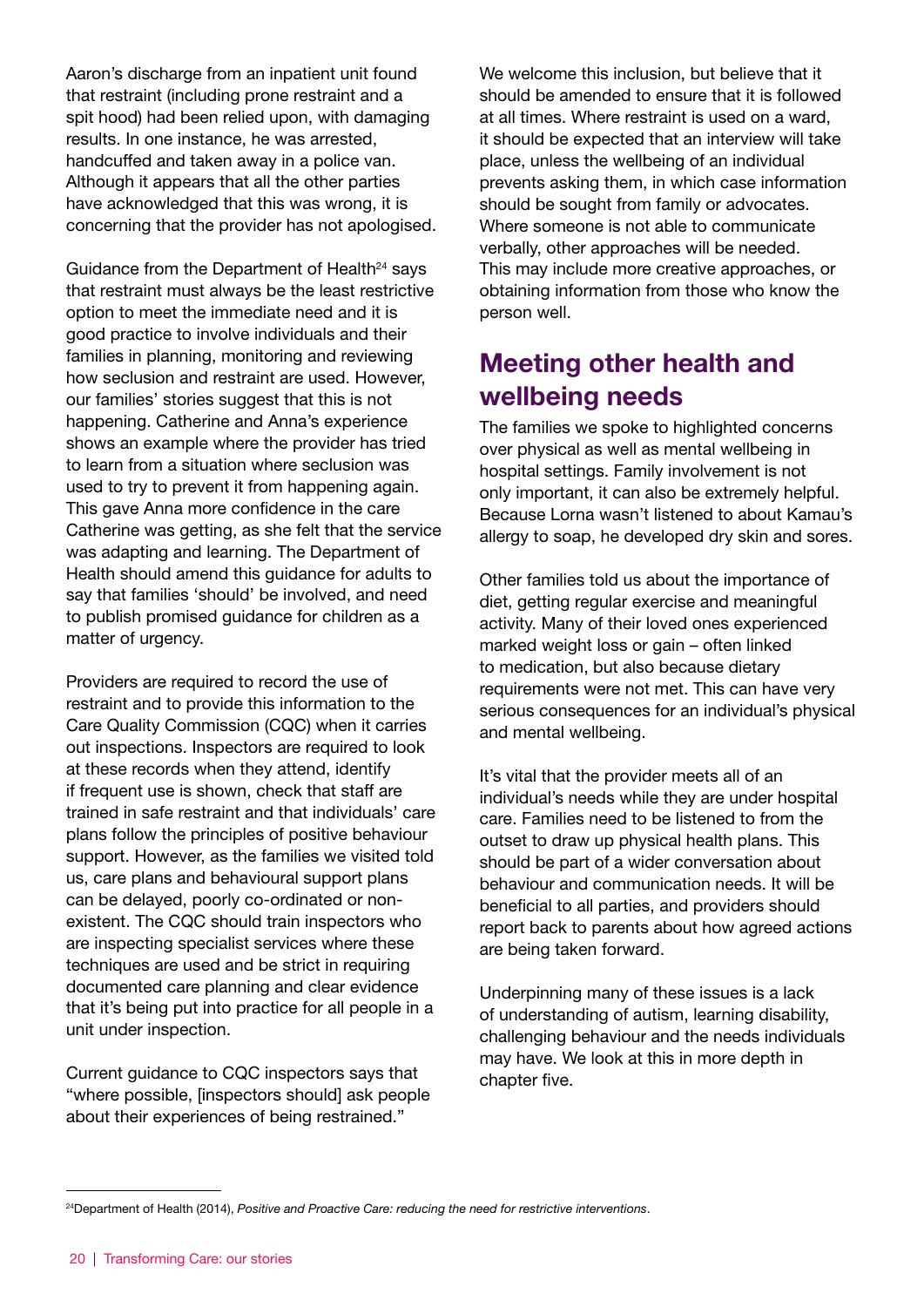### **Recommendations**

- **The Department of Health should strengthen the rights of individuals and families to challenge decisions about the use of medication, and should issue statutory guidance.**
- **The Department of Health should strengthen guidance on restraint and seclusion to increase family involvement.**
- **The Department of Education must publish guidance on restraint and seclusion for children and young people as a matter of urgency.**
- **Providers should ensure that behavioural support planning starts as soon as possible on admission (or before if possible). This should be carried out by professionals who can demonstrate a high level of understanding of autism, learning disability and behaviour that challenges, and support strategies.**
- **NHS England should encourage all providers to sign up to STOMP. It should monitor uptake and monitor the use of medication in units (as used to be the case in the Learning Disability Census).**
- **NHS England should explore using service specifications and provider contracts to embed STOMP principles in all services.**
- **The CQC should amend inspections guidance to ensure that evidence of restraint use is gathered and used in inspections and that individuals who have been restrained are asked about their experiences.**
- **The CQC should ensure all inspectors have received specialist training relating to restraint and seclusion and their use and impact on individuals – and appropriate alternatives.**
- **The CQC must alert the Government if they feel they lack powers in relation to recognised issues – for example around expansion, rather than registration, of a service.**
- **Commissioners should only commission providers who can demonstrate good practice around restraint and medication.**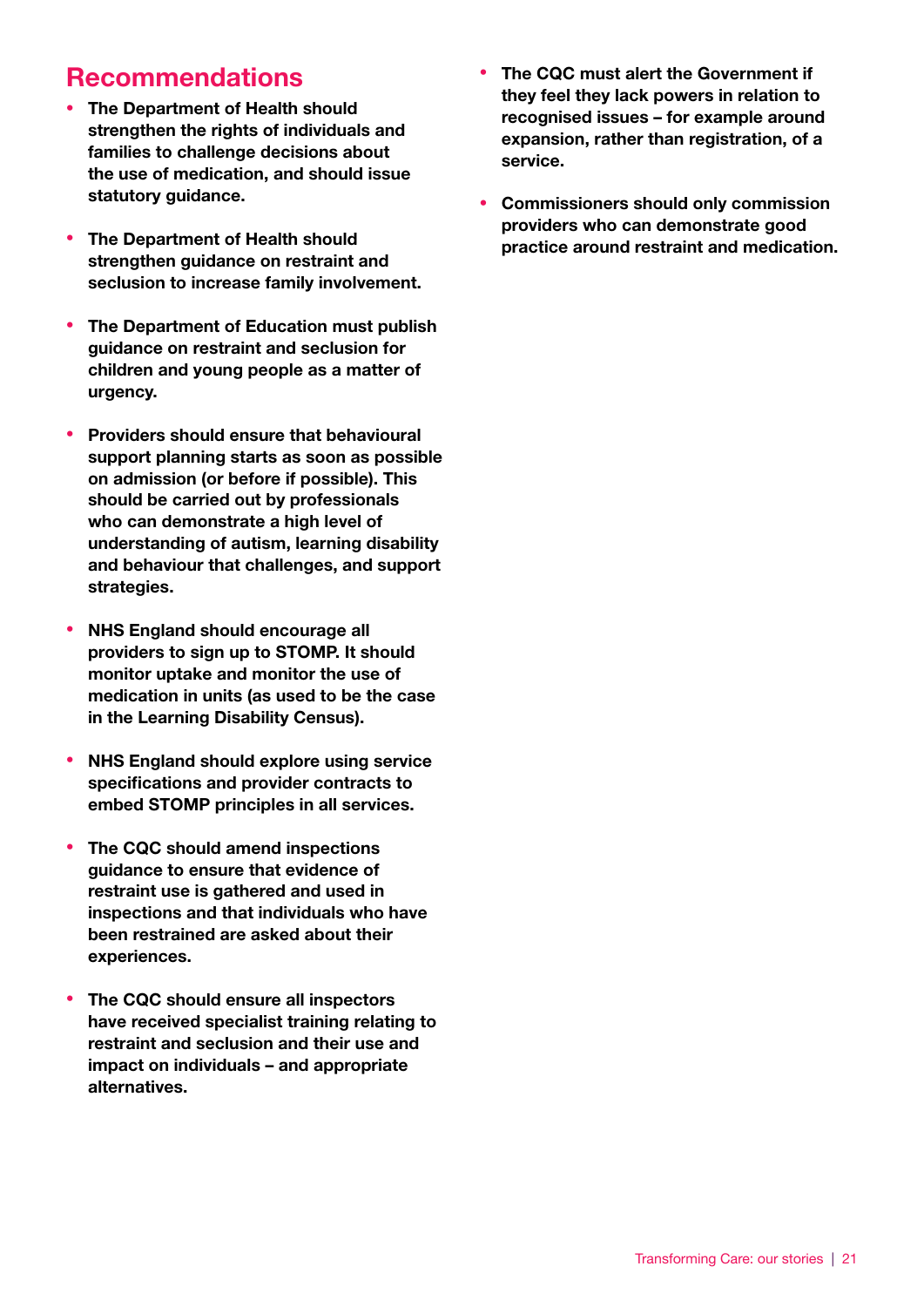## **Chapter four:** Making plans for discharge and sticking to them

### **Real stories:**  Michael and Roger, Eddie and Adele

#### Michael and Roger

**This family asked to tell their story anonymously. We have changed their names.**

Michael is 24. He is on the autism spectrum, has a mild learning disability and can sometimes exhibit challenging behaviour. When we first met Michael's dad Roger, Michael had been in a low secure inpatient unit under section 3 of the Mental Health Act for four months. Before that, he was in a residential care home with eight other people, and supported on a loose one-to-one basis. In the week before he was admitted to the inpatient unit, his anxiety increased. The community psychiatric team were due to see him the following Monday. However, Michael's challenging behaviour escalated over the weekend.

Roger, and paramedics, visited the residential home and it was agreed that it would be safest for Michael to stay there. But a few hours later he was taken to a place of safety in a mental health hospital, and paramedics were called out again. After two days, he was transferred to an out of area learning disability inpatient unit. Roger told us, "I don't think that he should have been sectioned at all. If it hadn't been the weekend there may have been more support available and this could have been prevented."

During Michael's time in the unit there had been one reduction in his medication, but otherwise he was getting similar care and support to that which he received in the community. Roger said, "They haven't learned anything we didn't already know. If they had listened to us, and understood his needs better he wouldn't be there".

After three months at the unit, Michael had been cleared for discharge. However, only then did discharge planning start – it had not started at the time of admission. When we spoke to Roger for the second time, two Care and Treatment Reviews had been undertaken, but they hadn't amounted to anything. Roger felt they had been "a waste of time." No action plans had resulted from them.

The last time we spoke to Roger, Michael still hadn't moved, despite having been cleared for discharge for seven months. Although Michael had an advocate, Roger was not sure that she had much input into his care or discharge planning. She had not been involved in finding a new home for Michael, and was not part of a recent mental health tribunal.

However, a suitable placement had finally been found for him and a funding application was being processed. Planning was still underway, but it was hoped that in his new home Michael would have his own bedroom and lounge, and would be able to share communal spaces with four other residents. The placement is walking distance from many activities Michael enjoys and is close to his family.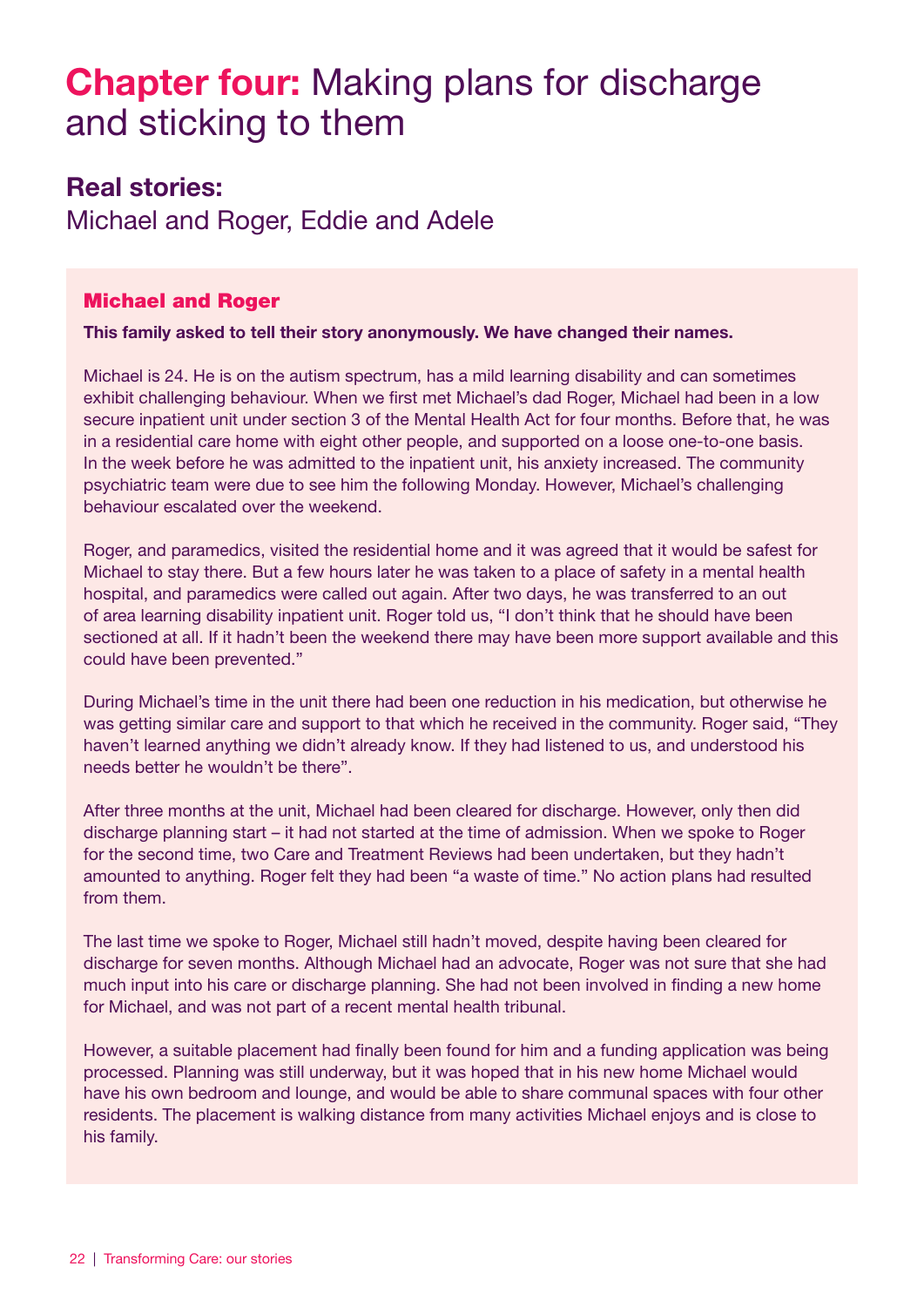#### Eddie and Adele

Eddie is a young adult from Bristol who is on the autism spectrum and has a learning disability, ADHD and dyspraxia. (His autism diagnosis has been changed to a communication disorder diagnosis since the interviews took place.) When we first interviewed his mum Adele, Eddie was in a medium secure unit in Newcastle – around 300 miles away from his family. Eddie moved there in 2014 from a low secure unit in Northampton, where he had been since January 2013. This followed a short time at an autism-specific residential school, after previous school placements had broken down because of Eddie's anxiety.

The 17 months that Eddie spent in Northampton were an experience of "disappointing care and a deteriorating doctor-patient relationship," Adele told us. "Eddie was over-medicated and essentially sedated," received little education, fresh air or exercise while he was there. After lodging an official complaint regarding suspected abuse, Adele was informed that "the relationship had become untenable" and Eddie would have to move.

While Adele has been much happier with the care and support Eddie receives in Newcastle, the distance from home has been a real struggle. She receives one funded visit per month, and once arrived only to be told Eddie could not see her as it would be "unsafe" – Eddie was in seclusion and had a seizure later that day.

During the summer, Adele launched an online petition that received over 65,000 signatures and national media coverage.

At our first interview, Bristol commissioners were working with the family to draw up a plan for support in the community. When we met for the second time in January 2017, Adele told us that the hospital was very keen to involve Eddie's family, and everyone hoped that he would be able to move by June. Adele added that she believed the national media attention had "helped get it moving forward", and previous Care and Treatment Reviews had needed "a good deal of pushing" to be acted on.

She also raised concerns about restraint use in the unit. Although it is recorded and monitored, she was very unhappy that techniques such as prone restraint were still being used. A recent incident had left Eddie with ligament damage.

When we met Adele for the final time in March, Adele told us there had been a couple more worrying incidents. Eddie had accidentally been given an overdose when his medication had changed, and had also been shoved by a member of staff. While Adele was told about both events and they were properly investigated, these events should not have happened.

Eddie's moving date had been pushed back, but everyone was still hopeful he would move by his birthday in August. (We have since heard that this is unlikely.) Plans had developed, and funding had been found to purchase a house. Adele was getting ready, along with commissioners and Eddie's social worker, to interview potential care providers. A month-long transition was also being planned. Adele hoped that in the future, less restrictive measures would be used to manage her son's behaviour. She said, "Eddie is Eddie and no amount of medication is going to change that. So we need to make sure he's happy and well-supported in his community."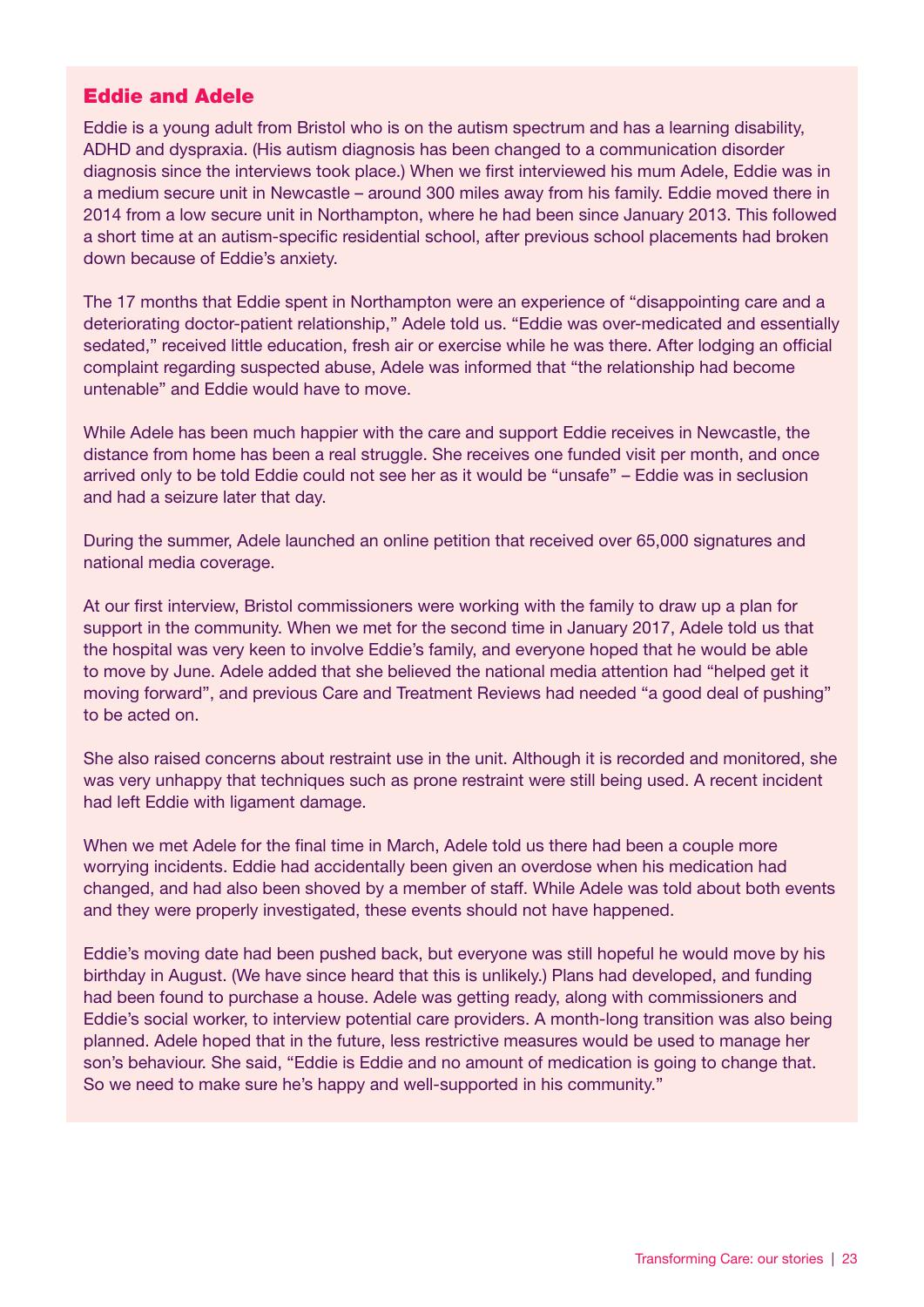### **What these stories show**

#### **Planning early for discharge**

NHS England's *Building the right support* is clear: discharge planning should begin on admission, if not before. None of the families we spoke to said that discharge planning began prior to admission, and many of the stories in this report show considerable delays. Similarly, none of the individuals had a Care and Treatment Review (CTR) before they were admitted.

In Michael's case, what should have been a short stay in an inpatient unit to receive assessment and treatment extended to almost a year because planning for his discharge started so late. Despite the fact that commissioners had been working with the family to plan for Eddie to move into the community, progress has been slow.

## **Discharge planning may start early/on admission but actual discharge can be too slow**

As Aaron and Jessica's story in chapter three shows, too often people who are ready for discharge are not being discharged in a timely way. *Assuring Transformation* data also shows that people often experience delayed discharge. The impact of this on individuals must be taken on board. Much of this will depend on a CTR, the actions outlined in it and how they are progressed. But people also need to remember that fundamentally this is an issue of an individual's rights.

## **Making Care and Treatment Reviews work**

Feedback from families about Care and Treatment Reviews (CTRs) indicates that the idea is positive – bringing everyone together and having independent people involved was felt to be beneficial. An important element of a successful CTR appears to be that it involved sufficiently senior commissioners (including from the local authority) and clinicians. The families we spoke to also reported that experts by experience had a positive effect on the

meeting – although we know from others that this experience is often mixed.

However, many people reported significant difficulty, frustration and delay when CTRs failed to result in positive outcomes. For example, when CTRs were simply not acted on and no one was held responsible for their progress. Roger told us that Michael's CTRs hadn't amounted to any changes and Adele felt that it took media attention to get things moving. Later, we hear from Rebecca and Karen, whose CTR helped Rebecca out of an inpatient unit. However, her care co-ordinator in the community did not even know that one had taken place, so it wasn't used.

Some of the families we interviewed reported that providers and professionals were disengaged or did not take part in the CTR process. Providers are vital to taking forward the recommendations of a CTR so that someone can progress towards discharge. Others highlighted that it was hard to get social care commissioners to attend – particularly if the CTR was held outside someone's home local authority. In short, there appears to be an unacceptable variation in the quality of CTRs.

To tackle this variation in the short term, NHS England should expand the 'Quality assurance reporting requirements' section of its CTR guidance.25 The responsible officers and regional directors in NHS England who are responsible for overseeing CTRs need to require more evidence, in particular:

- Evidence of who attended the CTR, ensuring that professionals involved in providing care were there. If they were not, NHS England should ask why.
- Evidence that the people who attended were the right ones, and that they had knowledge and understanding of autism and learning disability.
- Evidence that the actions agreed upon show a clear path to discharge and assign responsibility to take action to professionals.
- Where a further CTR takes place, evidence of how previous actions have been worked towards. If actions have not been carried out, NHS England must find out why and use its powers to push the actions forward.

<sup>25</sup>NHS England (2017), *Care and Treatment Reviews (CTRs): Policy and Guidance*, p45.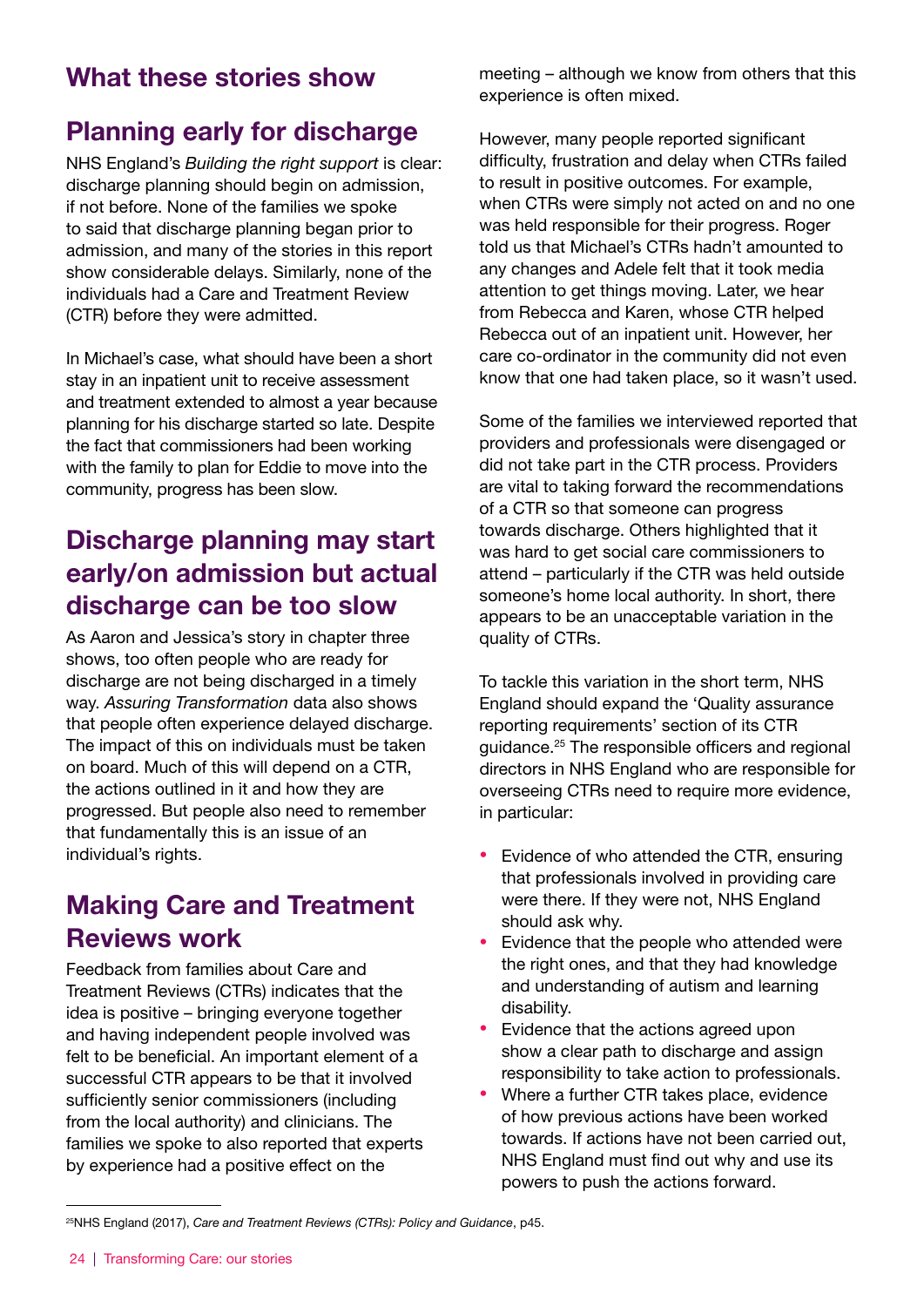To ensure that the promise of CTRs is realised in the long term and that they provide value for money, NHS England should commission an independent evaluation of CTRs, analysing how they interact with the CPAs (Care Programme Approaches) and Education, Health and Care Plans. This will identify best and worst practice, include the impact on individuals' quality of life and address concerns raised elsewhere, including by the National Audit Office.<sup>26</sup>

In the coalition Government's *No voice unheard, no right ignored* green paper, a number of rights were proposed, including statutory guidance providing for discharge planning. Following consultation, and a change of government, the response put a significant emphasis on CTRs. However, 18 months on, the experiences of families we've spoken to show that CTRs are not driving progress forward at an individual level. In addition, even the proposed non-statutory 'charter of rights' has failed to emerge. The Department of Health should urgently reconsider its approach and consult on key rights, engaging individuals and charities.

#### **Recommendations**

- **The Department of Health should bring together individuals, families and charities to develop a new approach to rights and entitlements for people in inpatient care, including looking at the steps that could ensure timely discharge.**
- **The Department of Health should publish statutory guidance, complementing the Mental Health Act Code of Practice, stating that discharge planning must start on admission at the latest.**
- **NHS England should separately commission an independent evaluation of CTRs, the outcomes they deliver for individuals and their value for money.**
- **NHS England should clarify its CTR guidance to make sure that the right people are being engaged and actions are taken forward. Actions should also show a clear path to discharge.**
- **Where a discharge plan is not in place, NHS England must find out why and use its powers to remove obstacles in the system.**
- **Providers should highlight the importance of CTRs, CPAs and EHCPs to all relevant staff, encouraging them and giving them time to play a meaningful role.**
- **Providers and commissioners must ensure that information about CTR and Mental Health Act processes is fully accessible, available and actively promoted to individuals and families.**
- **Local authorities and Clinical Commissioning Groups must ensure that commissioners are able to attend CTRs. Other relevant professionals from the home area community team should also attend.**

<sup>26</sup>National Audit Office (2017), *Local support for people with a learning disability*.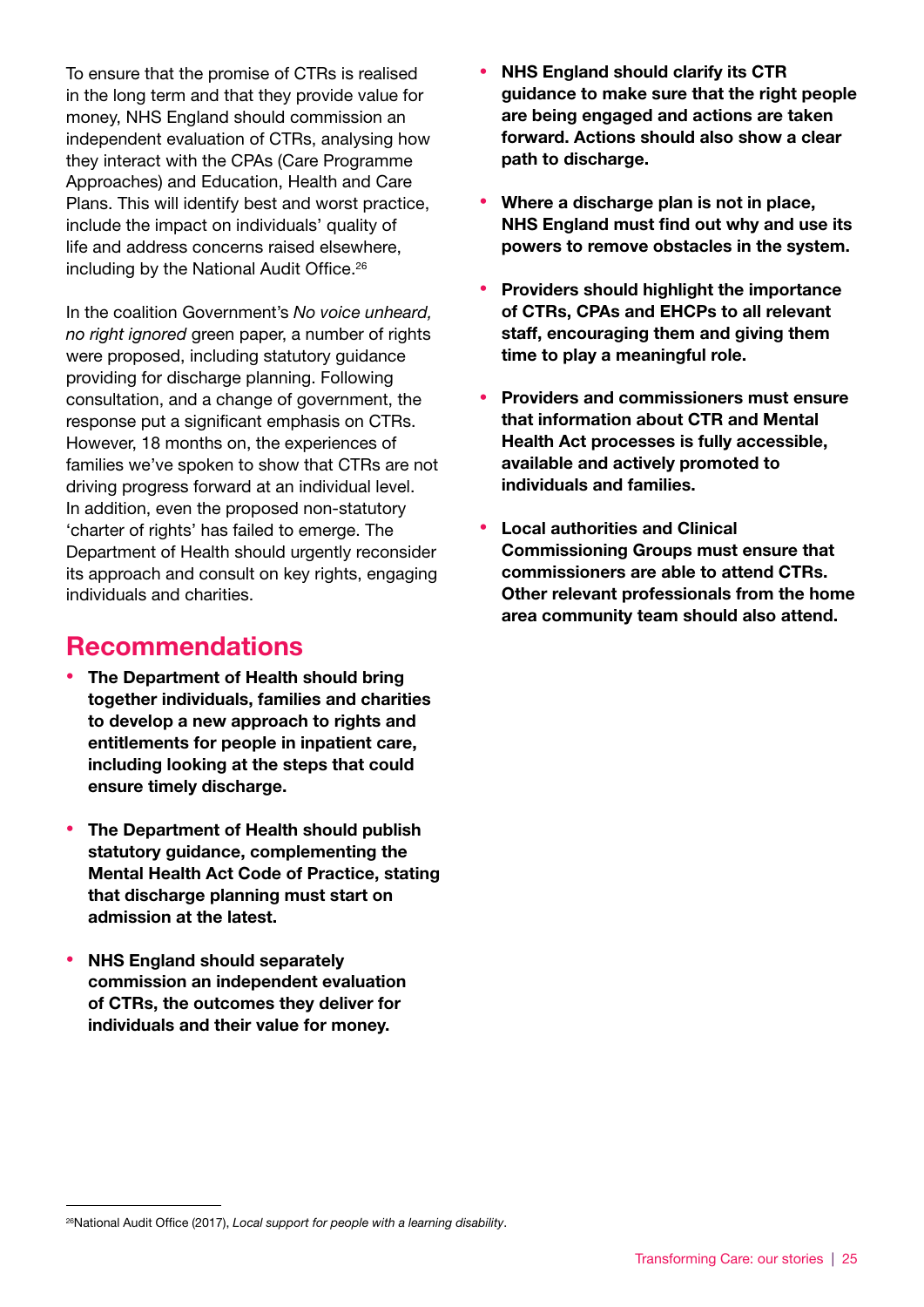## **Chapter five:** Specialist support and understanding – in the community and in inpatient settings

#### **Real stories:**

Helen and Mark, Rebecca and Karen

#### Helen and Mark

**This family asked to tell their story anonymously. We have changed their names.**

When we first met with Mark, his daughter Helen had been living in a small flat with two-to-one support for a year. Her previous placement had broken down and she had been given notice. The flat was supposed to be a temporary placement while a more suitable placement was found, however no planning was taking place for the next move. Helen is autistic with mental health problems and a borderline learning disability. But the family have been consistently refused help by learning disability services because Helen's IQ is just over 70. Mental health services also said that Helen's needs are not within their remit as she is autistic, although she does have other mental health problems including extreme anxiety. Mark said, "these problems have worsened since her teenage years, we've had constant battles. She's gone from having a fruitful life to barely being able to function at all."

Mark had concerns that the flat wasn't suitable and that the staff were not able to manage Helen's behaviour. Over the months, Mark pointed out that there was a substantial level of staff turnover and that the staff seemed inexperienced. Helen was often left to her own devices. Mark said, "They often sit in a separate room reading magazines, not engaging with Helen." Mark has made it clear that Helen needs to be constantly occupied but this hasn't happened. Professionals and a commissioner told Mark several times that Helen was at risk of being sectioned, but he and the commissioner both felt that this wasn't right for Helen and attempts were made to avoid it.

Although Helen was on medication that was prescribed by a psychiatrist several years earlier, there had been no psychiatric input for some time. As a result, her medication wasn't being reviewed.

When we next spoke to Mark, he told us that Helen had started doing some activities, but these weren't filling her days. It also took Mark a long time to get these set up for Helen. "She doesn't seem to have gone anywhere at all today," he said. "I don't think she's done anything."

When we last met Mark, Helen had moved again following a crisis situation. She had come within hours of being sectioned, but an emergency placement had been found just in time to prevent admission to a hospital hundreds of miles away. While Mark was pleased that an emergency placement had been found, he was disappointed that the previous placement was allowed to get to crisis stage, particularly as he had raised concerns many times.

The other residents in the new placement were different ages to Helen and had very different needs. However, Mark did feel that the staff at the home were more capable, and Helen initially seemed to be doing well. However, just a few weeks in, Mark was concerned about Helen's mental health and increased challenging behaviour, and about whether the placement could meet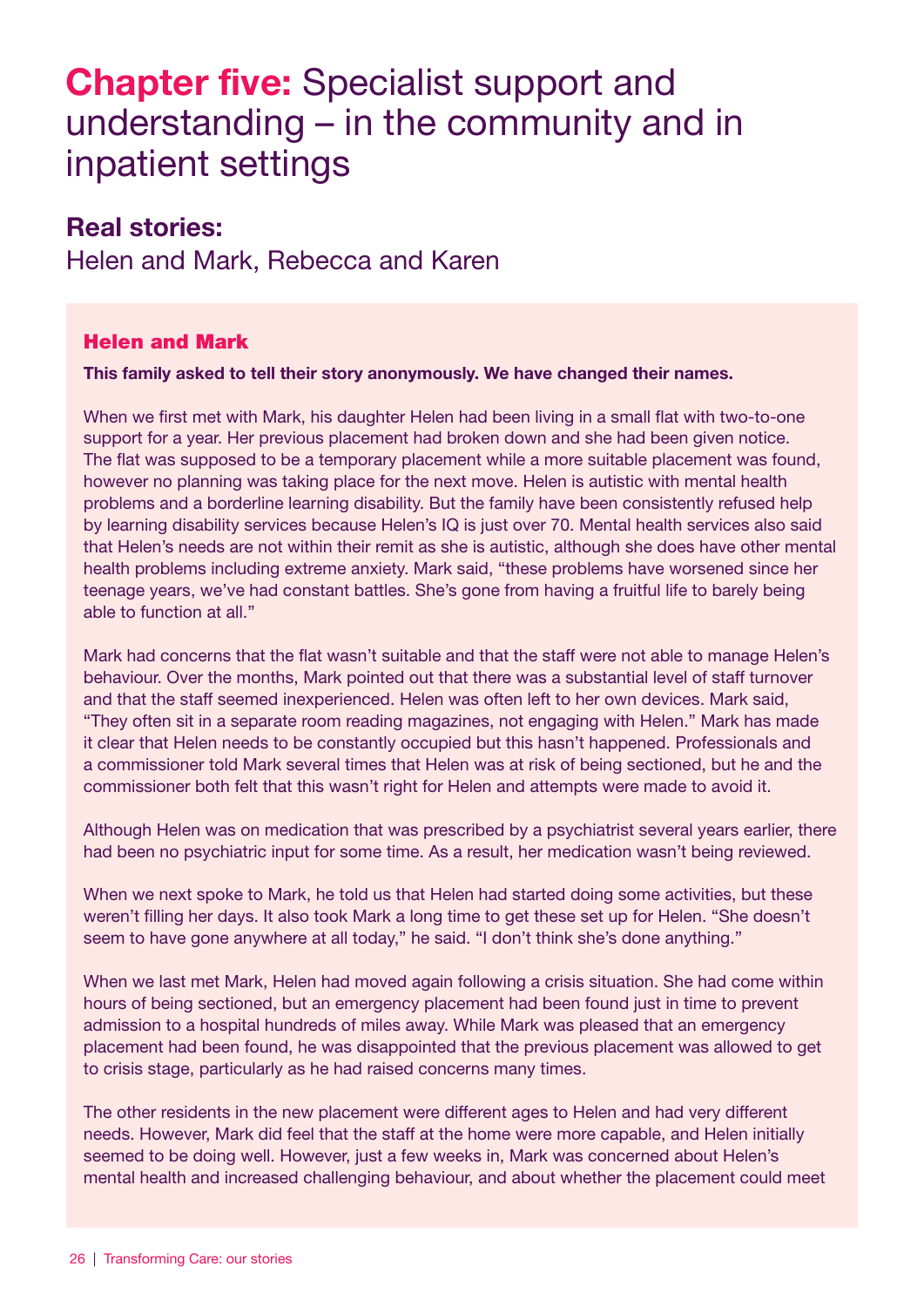her needs. He told us, "I wanted to think she was in the right place but now I'm not even sure if they're coping." There were still issues with a lack of structure to Helen's day – she had no regular timetable, which Mark says is "absolutely essential to Helen's wellbeing."

Helen was still waiting for input from a psychiatrist, occupational therapist and speech and language therapist. Mark said, "I'm really worried she'll be sectioned still. I have been clear from the start that it wasn't just about moving her to the right place, she'll need support for her mental health too."

It has been recommended that Mark seeks a Care and Treatment Review, as Helen is still at risk of admission. However, in the past the commissioner has been reluctant to carry out a CTR. Mark said, "If she ends up in one of these places [an ATU] it'll just destroy her. But I'm worried I can't keep her out."

#### Rebecca and Karen

**This family asked to tell their story anonymously. We have changed their names. We only carried out two interviews with Karen and Rebecca: one in early in January, one in late March.**

When we first met Karen, Rebecca had been discharged from a general adolescent psychiatric unit about six months earlier. Rebecca is autistic and has mental health problems, but does not have a learning disability.

Karen told us that one of the reasons she had agreed to Rebecca being sectioned in February 2016 was the prospect of being guaranteed care and support after she was discharged. At that time, Rebecca had clinical depression and was suicidal. Karen was told that Rebecca would need to stay in the unit for two weeks. She stayed for over two months.

The unit was not appropriate for Rebecca. She struggled being so far from home and was restrained and sedated. She was on high levels of medication, which were questioned by the local Child and Adolescent Mental Health Services (CAMHS) team when they visited. Karen told us that the unit "did not cope with the behaviour of an autistic person, for example due to dealing with change or the environment."

Rebecca left the unit in April, by which point she had grown dependent on diazepam. Karen was also worried that Rebecca was showing signs of post-traumatic stress, in the form of difficulty sleeping and waking screaming in the night. Her discharge came about as she was approaching 18, and was no longer able to stay in the adolescent unit. Issues around transition to adult services persisted when Rebecca was discharged.

After the discharge plan was drawn up, Karen told us it took months for the council and the CCG to organise support, and there was nothing in place for those months. Karen had to fight to get funding for art therapy – which really seemed to work and was recommended as part of Rebecca's aftercare. When we met the second time, Karen told us that the CCG had tried to stop funding it. Only an intervention from her, the therapist, the local autism lead, an MP and The National Autistic Society meant that the funding was continued until at least October 2017.

Rebecca has only seen a psychiatrist once since being discharged. Karen told us that assessments for care and support resulted in direct payments that didn't cover the full cost of support. Karen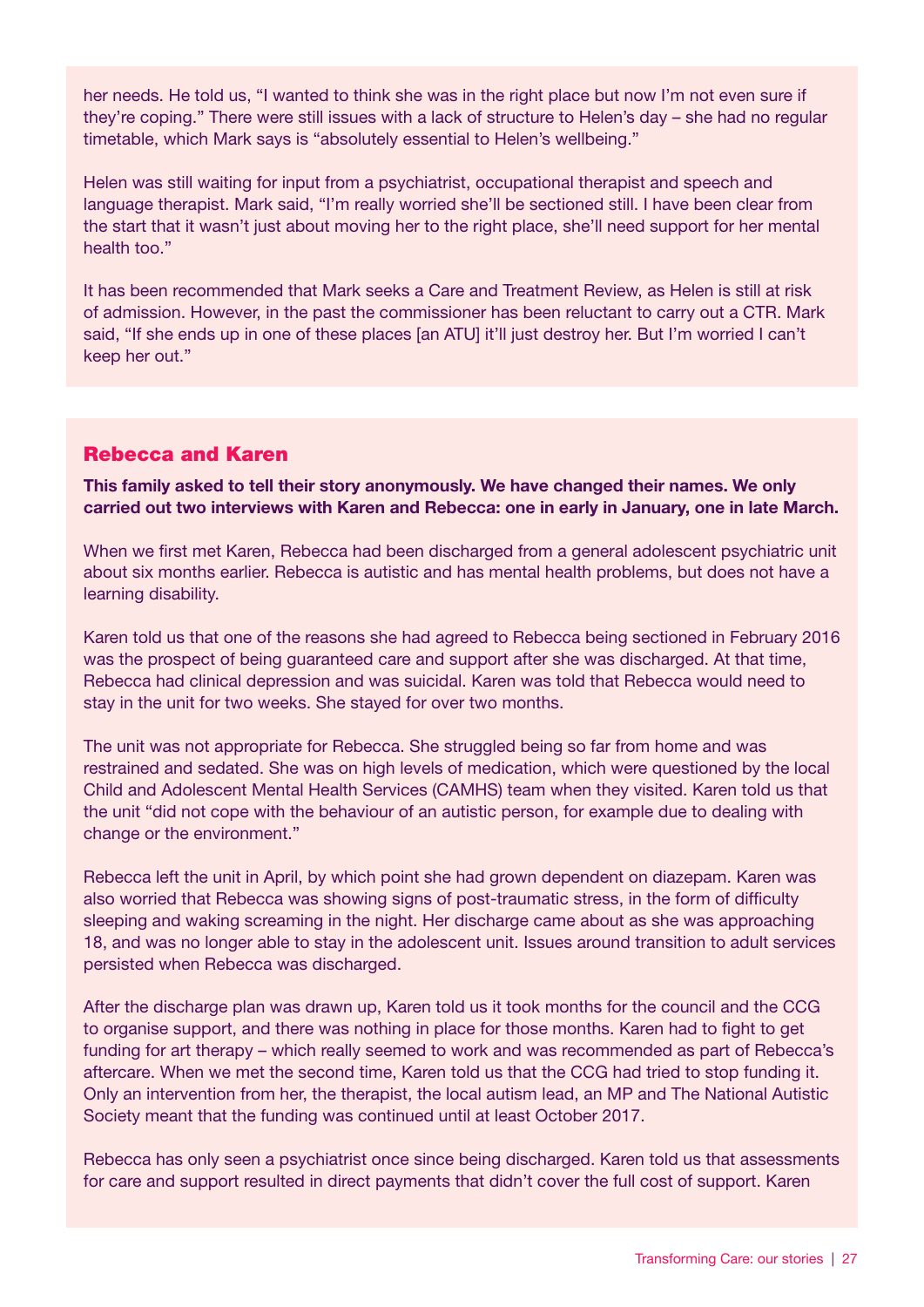had to sell her house and the family moved in with her parents. A carer's assessment provided Karen with some support – but the budget did not meet the full cost. This has an impact on everyone. Karen said, "There is very little support for young adults with autism and behavioural difficulties, rather than a learning disability. Even where budgets are available, there isn't enough suitable provision to spend them on." Rebecca had a CTR before she was discharged, but it isn't being used in the community – in fact, her care co-ordinator wasn't even aware there had been a CTR.

Despite the fact that she has been sectioned, and being (as Karen strongly believes) at risk of future admission, Rebecca does not have a social worker. This is because she does not have a learning disability and the community mental health team are not getting involved.

Karen told us she feels let down. The detrimental impact of Rebecca's time in the unit continues, and the family live without the support they need.

#### **What these stories show**

Over the year, we spoke to families whose loved ones in units had a variety of conditions and difficulties. These were different and often very complex, which reflects their vulnerability and the need for the **right** care and support. Understanding of the individual and their needs – particularly how multiple conditions might present themselves – came up again and again.

## **Understanding people's needs**

For all children, young people and adults with a learning disability, on the autism spectrum or both, understanding someone's needs, strategies that might help them and services that may be available is vital. In Karen's case, only the backing of professionals who understood Rebecca's need for art therapy stopped funding from being withdrawn.

It is vital that people get comprehensive assessments of their needs from people with the right skills. Following NICE Guidelines, professionals need to understand what may trigger behaviours that may challenge and support individuals with appropriate interventions.27 This should include a complete look at someone's physical environment and housing needs (including sensory needs).

In other interviews, we frequently heard about behaviour being mistaken as aggressive or even as evidence of psychosis, leading to the use of restraint or medication. However, people with a learning disability, on the autism spectrum or both may (especially at times of anxiety) struggle to communicate or express their feelings. This can result in those feelings being expressed in a physical way. It is essential to understand the reasons behind the behaviour and address the underlying cause. This is the goal of positive behavioural support, which is discussed in more depth in chapter three. Positive behavioural support benefits individuals and the staff working with them. It can prevent situations that lead to restraint or where either the staff or individual are at risk of physical harm. Staff in health and care services may have heavy demands on their time, but training should be seen as an investment.

Providers and professional bodies (including the Royal College of Psychiatrists and Royal College of Nursing) have a role to play in providing and promoting training in autism, learning disability and positive behavioural support to their staff, and encouraging them to take it up. This should be incorporated into continuing professional development.

<sup>&</sup>lt;sup>27</sup>NICE (2015), Challenging behaviour and learning disabilities: prevention and interventions for people with learning disabilities whose *behaviour challenges*.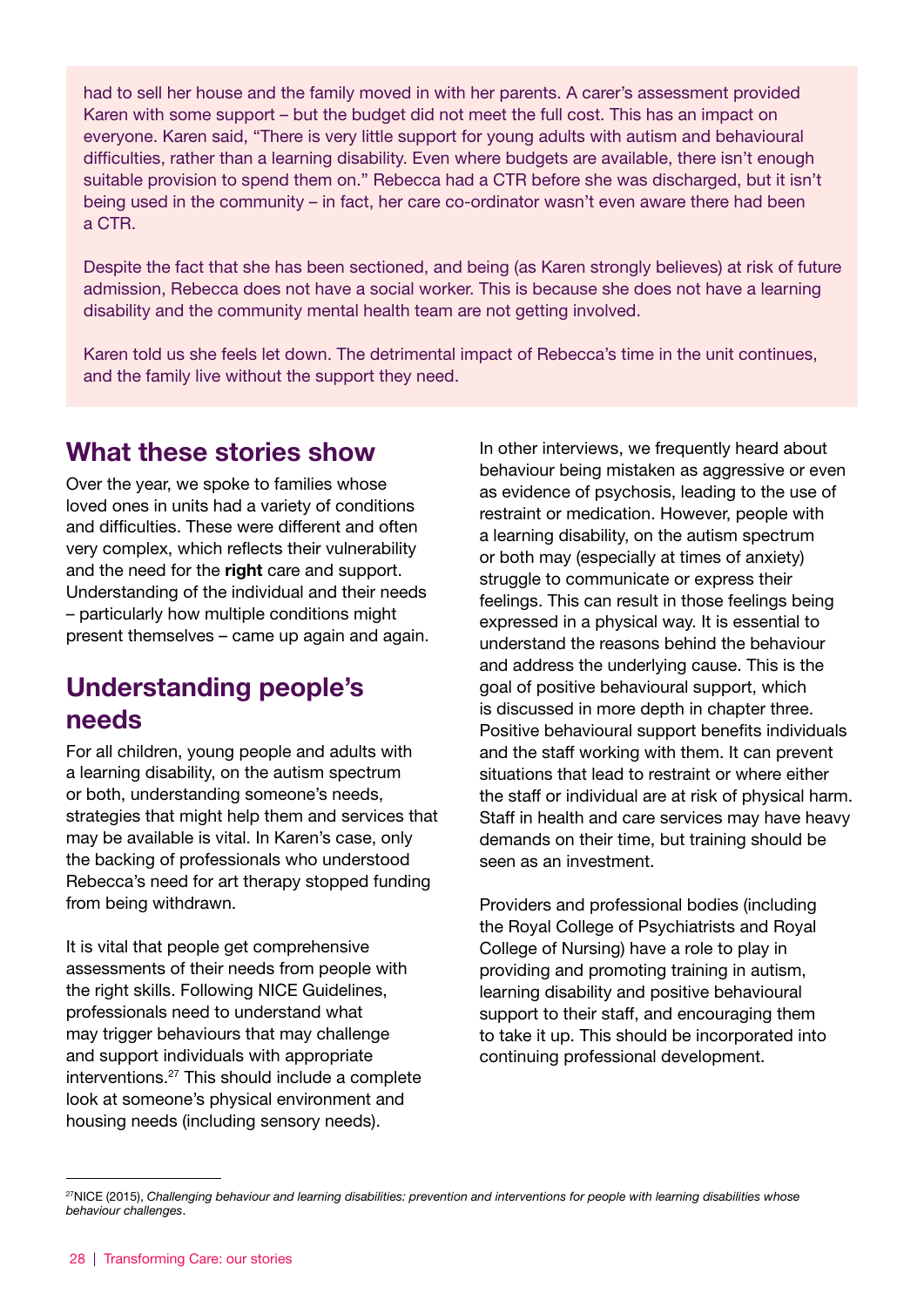We encourage the use of the CQC's *Guide for inspectors on positive behaviour support for people with behaviours that challenge*, by inspection teams.<sup>28</sup>

Commissioners (both at CCG and NHS England level) can ensure training has happened, by outlining training requirements in service specifications and requiring proof that training has taken place before commissioning services – both inpatient and in the community – in line with the NHS England *Transforming Care* Service Model. Finally, commissioners should ask families for feedback on how well staff in services appear to understand learning disabilities and autism. They should take this feedback (including any complaints) seriously and use it to inform their commissioning decisions.

### **Understanding autism**

Although we spoke to people with a variety of needs, the lack of understanding of autism came through strongly. This was true of both inpatient units and the health and social care services in the community, which individuals need to live independently. This is particularly concerning as the number of autistic people recorded in inpatient units has increased by almost a quarter (24%) in the two years since March 2015.29 Almost two in five people covered by *Transforming Care* are autistic and 45% of these autistic people do not have a learning disability. Put simply, if *Transforming Care* does not work for autistic people, it will not work.

The gap in services for autistic people, who fall between traditional learning disability and mental health services, is clearly shown in Helen and Mark's story. Helen has an IQ just above 70 and so was told she was not eligible for support from a learning disability team in the community. But the support she was given wasn't sufficient, and support workers didn't have the knowledge or experience Helen required.

Similarly, Rebecca found herself in a general adolescent psychiatric ward, where the staff did

not understand autism and could not support her properly. As a result, she was on high levels of medication and was frequently restrained. Karen told us that services for autistic people just aren't present in the community, and Rebecca still doesn't have a social worker.

These two stories don't exist in isolation. In some of the interviews, families raised serious concerns about diagnoses of autism being questioned or removed, which had a serious impact on their relatives' care and support. Poor understanding of autism was cited in our interviews with Shahana, Isabelle, David, Lorna, Anna, Jessica, Sally and Diane.

The *Statutory guidance implementing the adult autism strategy* outlines that autism training is required for all health and care staff.<sup>30</sup> This applies to staff in inpatient units and community health and care services alike. Commissioners have a duty to ensure that this statutory requirement is met and should check that it is included in specifications for services in the community. We also believe that there is little virtue in limiting training requirements to staff supporting autistic adults, when many staff will support both adults and children at times. Statutory guidance should be updated to expressly include the appropriate training for all health and care staff who work with autistic children.

Although finding an inpatient bed can be challenging, with few available beds and often an urgent need to find one, commissioners need to be sure they are sending individuals to places that will meet their needs. Providers should outline and be able to demonstrate their training credentials. Meanwhile, NHS England should audit inpatient services across England, including mental health hospitals, to ensure that autism training has been carried out.

To finally address the gap in services, NHS England should appoint a clinical director to work across NHS England to improve the commissioning of health services for autistic people.

<sup>28</sup>Care Quality Commission (2017), *Brief guide: Positive behaviour support for people with behaviours that challenge*.

<sup>29</sup>NHS Digital (April 2017), *Assuring Transformation: Learning Disability Services Monthly Statistics*. Accessed 1 June 2017. 30Department of Health (2015), *Statutory guidance implementing the adult autism strategy*.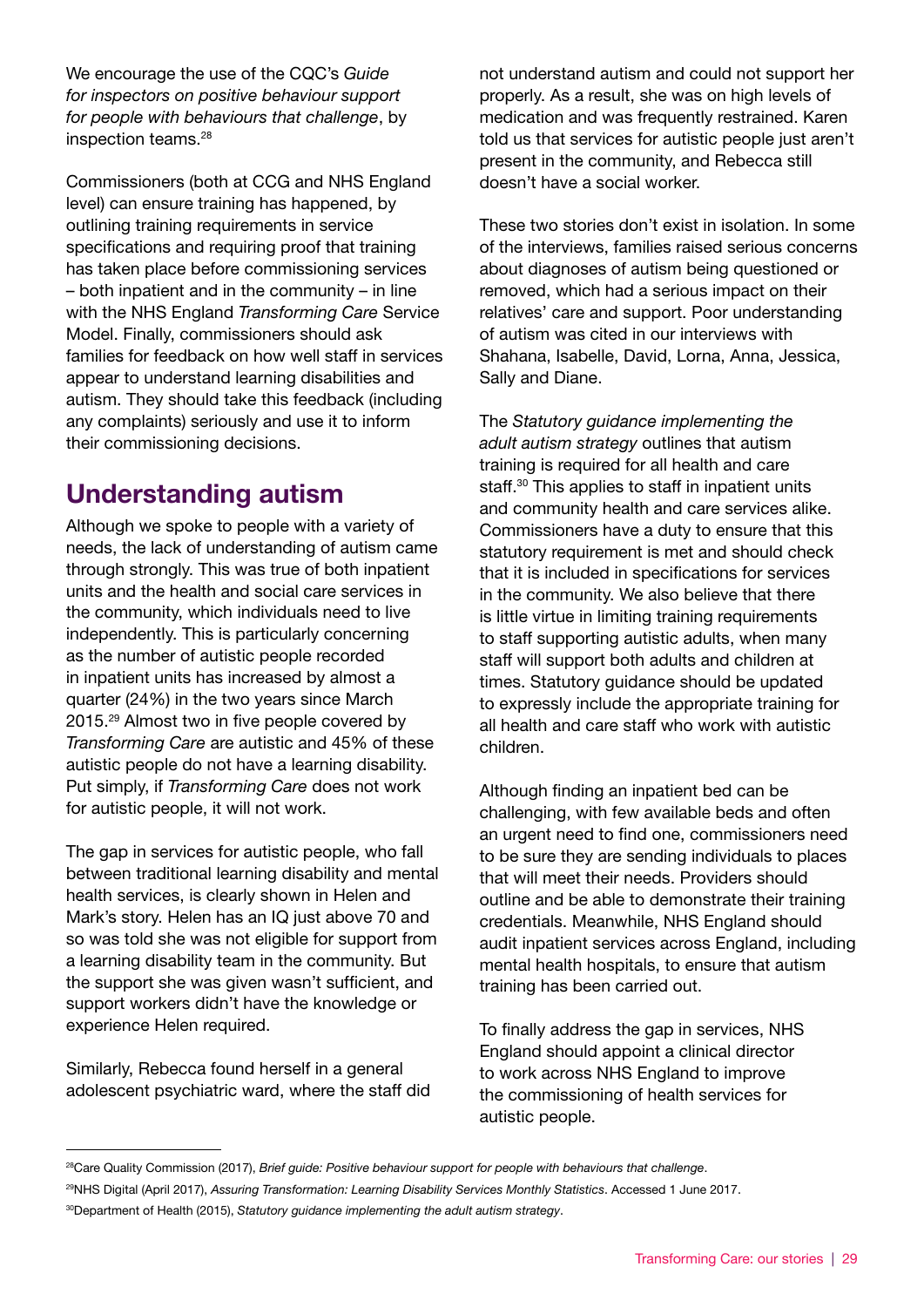### **Recommendations**

- **The Department of Health should mandate Health Education England to update the curricula for all relevant health and care professionals working with people with a learning disability, on the autism spectrum or both, to include understanding of the needs of people with those conditions, challenging behaviour and mental health problems.**
- **NHS England must ensure that training requirements for staff in all NHS Englandcommissioned services meet the needs of people with a learning disability, on the autism spectrum and behaviour that may challenge in all services in line with the**  *Building the right support* **Service Model. To demonstrate this, NHS England should carry out an audit of inpatient settings to ensure training requirements are being met.**
- **NHS England should review whether further training requirements should be outlined.**
- *•* **The** *Statutory guidance implementing the adult autism strategy* **should be followed by all local authorities and CCGS and should be updated to expressly include the training of all health and care staff who work with autistic children.**
- **To improve understanding and commissioning of support for autistic people, NHS England should appoint a clinical director for autism, who should work across departments.**
- **Providers should maintain an up-to-date log of staff training on autism, learning disability and positive behaviour support and make it available to commissioners.**
- **Commissioners (NHS England and CCGs) should require this log as evidence when commissioning places. They should also ask families for their opinions of the understanding of learning disability, autism and challenging behaviour.**
- **Providers and professional bodies should promote training to staff.**
- **Providers should incorporate training on positive behaviour support into staff continuing professional development.**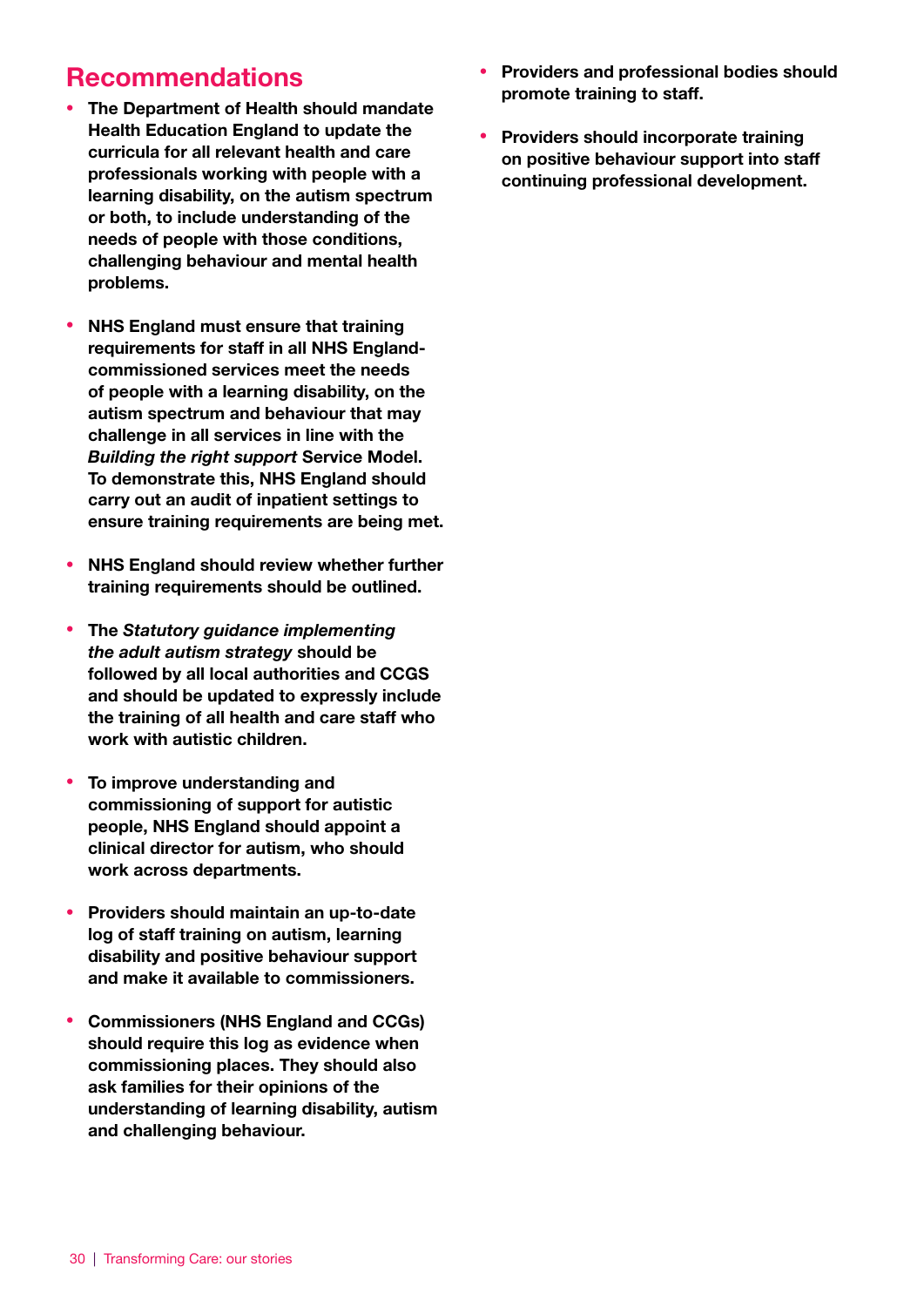## **Summary of recommendations**

**The Government** should urgently strengthen the law around the rights of people in (or at risk of) inpatient care.

- **1.** The Department of Health should bring together individuals, families and charities to develop a new approach to rights and entitlements for people in inpatient care, including looking at the steps that could ensure timely discharge.
- **2.** The Government should introduce a sufficiency duty on local authority and NHS commissioners to make sure that sufficient services are available to meet the health and social care needs of people with a learning disability, on the autism spectrum or both, in the local community.
- **3.** The Department of Health should publish statutory guidance, complementing the Mental Health Act Code of Practice, stating that discharge planning must start on admission at the latest.
- **4.** In addition to reviewing CTRs, the Government needs to put CTRs on a statutory footing, making the guidance binding for providers and professionals. This will ensure that the right people are invited to meetings and that families can make sure their rights to be involved and heard are upheld. Building on *No voice unheard and no right ignored*, the Government must make sure that individuals and their families are heard, and that their rights to be heard are strengthened.
- **5.** The Department of Health and NHS England should strengthen the CTR guidance to ensure that professionals and commissioners who are invited attend.
- **6.** The Department of Health should strengthen the rights of individuals and families to challenge decisions made about the use of medication by issuing statutory guidance.
- **7.** The Department of Health should strengthen guidance on restraint and seclusion to increase family involvement.
- **8.** The Department of Education must publish guidance on restraint and seclusion for children and young people as a matter of urgency.
- **9.** The Government should review its proposed funding reforms for supported housing, taking account of the recent joint Work and Pensions Select Committee and Communities and Local Government Select Committee report. The new funding approach must ensure that both providers and lenders to the supported housing sector will be able and willing to continue to provide suitable housing for those with the most complex needs.
- **10.** The Department of Health should mandate Health Education England to update the curricula for all relevant health and care professionals working with people with a learning disability, on the autism spectrum or both, to include understanding of the needs of people with those conditions, challenging behaviour and mental health problems.
- **11.** *The Statutory guidance implementing the adult autism strategy* should be followed by all local authorities and CCGS and should be updated to expressly include the training of all health and care staff who work with autistic children.

**NHS England** (including Specialist Commissioning) must commission more specialist community-based services in line with the Service Model, and closely scrutinise individual plans for discharge to make sure they are being acted on.

- **1.** Transforming Care Partnerships should use the information from Care and Treatment Reviews, alongside other data sources including EHCPs and JSNAs, to help inform commissioning plans.
- **2.** In line with the National Audit Office's recommendation,<sup>31</sup> NHS England should develop measures to assess the effectiveness of community capacity to prevent admissions. It should then make sure commissioners use these measures locally and nationally to ensure good quality housing supply.

<sup>31</sup>National Audit Office (2017), *Local support for people with a learning disability*.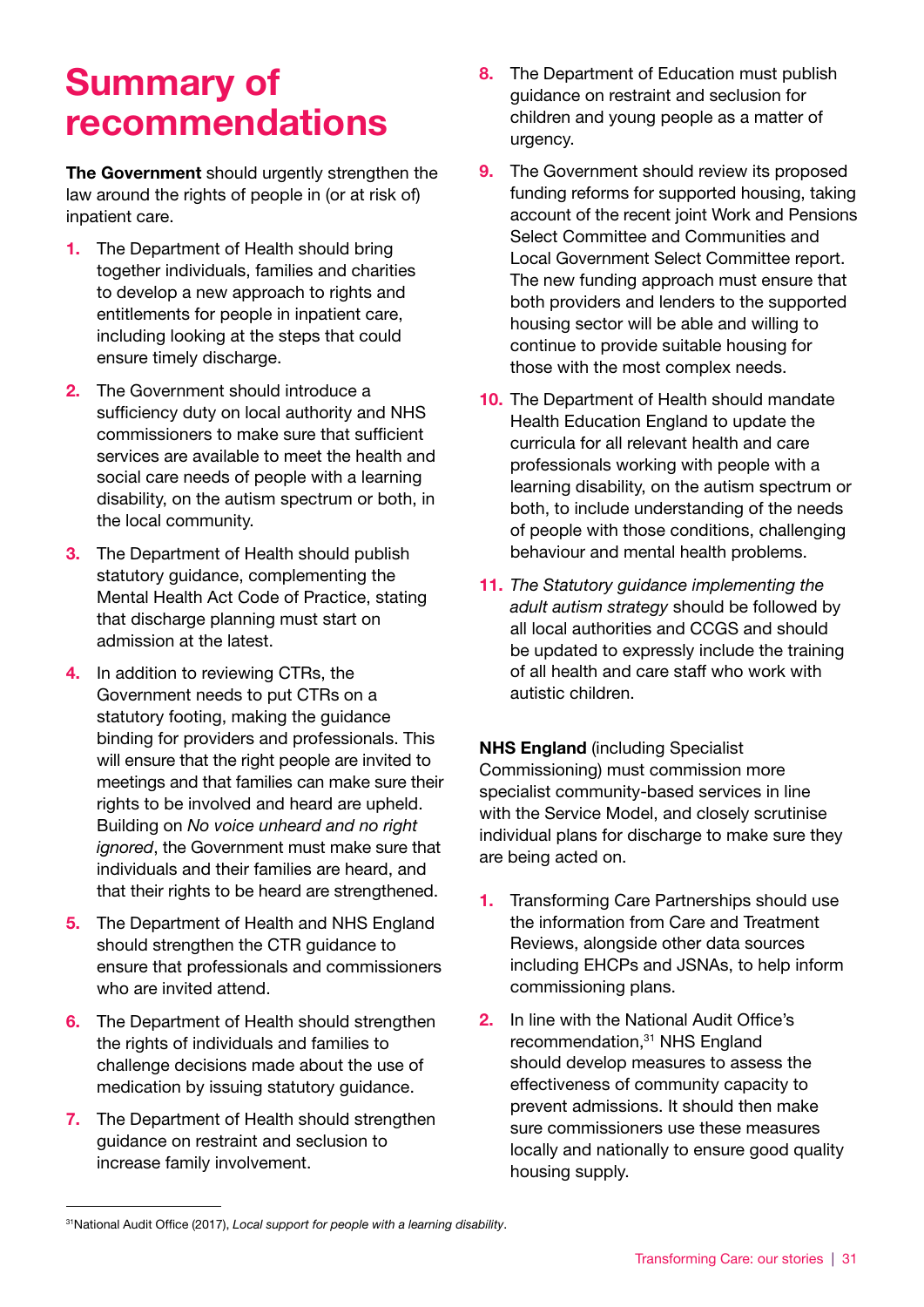- **3.** NHS England should commission an independent evaluation of CTRs, the outcomes they deliver for individuals and value for money.
- **4.** NHS England should clarify its CTR guidance to make sure the right people are being engaged and actions are taken forward. Actions should also show a clear path to discharge.
- **5.** Where a discharge plan is not in place, NHS England must find out why and use its powers to remove obstacles in the system.
- **6.** NHS England should assure itself that families are invited to CTRs and provided with all the relevant information.
- **7.** NHS England should encourage all providers to sign up to STOMP. It should monitor uptake, as well as the use of medication in units (as was previously carried out in the Learning Disability Census).
- **8.** NHS England should explore using service specifications and provider contracts to embed STOMP principles in all providers.
- **9.** NHS England needs to assure itself that every area has sufficient high quality advocacy services.
- **10.** NHS England should promote best practice of involving families in care planning, with the consent of the individual if they have capacity, and assure themselves that families are being involved effectively in care planning for each individual.
- **11.** Commissioners should only commission spaces from providers who can demonstrate good practice around restraint and medication.
- **12.** NHS England must ensure that training requirements for staff in all services meet the needs of people with a learning disability, on the autism spectrum and with behaviour that may challenge, in line with the *Building the right support* Service Model. To demonstrate this, NHS England should carry out an audit of inpatient settings to ensure that training requirements are met.
- **13.** NHS England should review whether further training requirements should be outlined.
- **14.** To improve the understanding and commissioning of support for autistic people, NHS England should appoint a clinical director for autism, working across departments.
- **15.** Commissioners (NHS England and CCGs) should require this log as evidence when commissioning places. They should also ask families for their opinions on the understanding of learning disability, autism and challenging behaviour.

#### **Local health and social care commissioners**

must commission both community-based support and inpatient services in line with the *Building the right support* Service Model and aim to prevent admission.

- **1.** CCGs must ensure that all staff working in community mental health services and community learning disability teams understand learning disability, autism and challenging behaviour, and can demonstrate how this knowledge is put into practice.
- **2.** CCGs must ensure that they are able to offer adapted mental health interventions for autistic people, and people with a learning disability in line with NICE guidance.
- **3.** Advocacy providers should be required to have training in how to adjust their communication for autistic people and people with a learning disability. Training must also ensure they have an in-depth knowledge of autism, learning disability, challenging behaviour and *Transforming Care* policy.
- **4.** Commissioners should consider only commissioning spaces from providers who can demonstrate good practice around restraint and medication.
- **5.** Local authorities and CCGs must ensure that commissioners are able to attend CTRs. Other relevant professionals from the home area community team should also attend.
- **6.** Commissioners (NHS England and CCGs) should require provider training logs as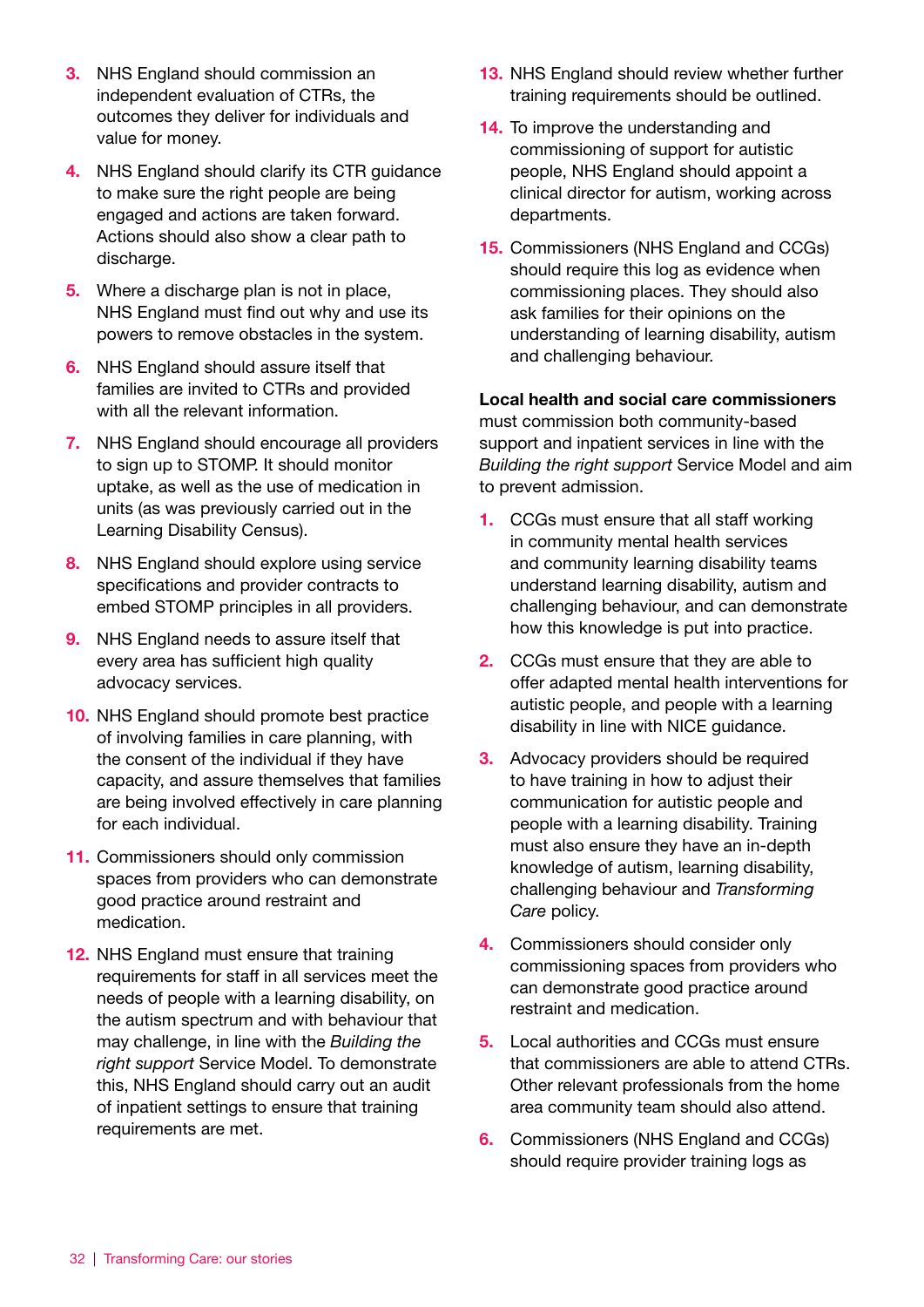evidence when commissioning places. They should also ask families for their opinions of the understanding of learning disability, autism and challenging behaviour.

**Inpatient care providers** must ensure their staff are trained and their practices do not rely on excessive restraint and medication.

- **1.** Providers must ensure all individuals are given information about their care and their rights. This must be provided in an accessible format, in line with the Accessible Information Standard.
- **2.** Providers and commissioners must ensure families are given information about the care their loved one will receive, and their rights to challenge it. This should include referring families to independent sources of information, including charities.
- **3.** Providers should make sure that behavioural support planning starts as soon as possible on admission (or before if possible). This should be carried out by professionals who can demonstrate a high level of understanding of autism, learning disability and behaviour that challenges, and support strategies.
- **4.** Providers should highlight the importance of CTRs to all relevant staff, encouraging them and giving them time to play a meaningful role.
- **5.** Providers and commissioners must ensure that information about CTR and Mental Health Act processes is fully accessible, available and actively promoted to individuals and families.
- **6.** Providers should maintain an up-to-date log of staff training on autism, learning disability and positive behaviour support and make it available to commissioners.
- **7.** Providers and professional bodies should promote training to staff.
- **8.** Providers should include training on positive behaviour support in staff continuing professional development.

**Professionals working with people with a learning disability, on the autism spectrum or**  **both** must listen to individuals and their families and ensure that their voices are at the centre of all decisions about their support.

#### **The Care Quality Commission (CQC)** must

robustly inspect inpatient services in line with the principles of Transforming Care, and ensure that they are only registering services in line with *Building the right support*.

- **1.** The CQC should amend inspections guidance to ensure that evidence of restraint use is gathered and used in inspections and that individuals who have been restrained are asked about their experiences.
- **2.** The CQC should ensure all inspectors have received specialist training relating to restraint and seclusion and its use and impact on individuals – and appropriate alternatives.
- **3.** The CQC must flag to the Government if they feel they lack powers in relation to recognised issues – for example around expansion, rather than registration, of a service.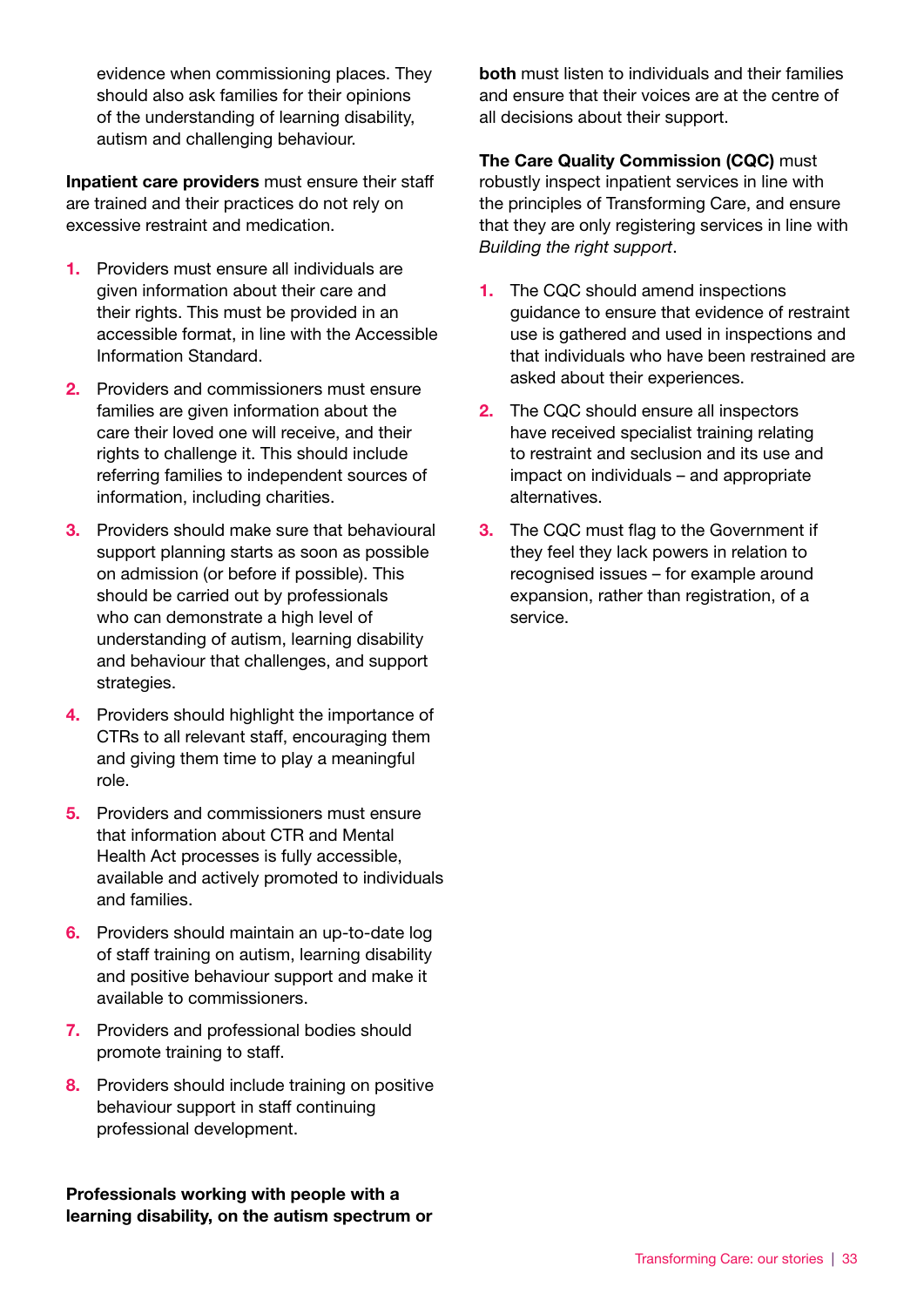## **Glossary of abbreviations**

| <b>CCG</b>  | Clinical Commissioning Groups commission health services locally.                                                                                                                                                                    |
|-------------|--------------------------------------------------------------------------------------------------------------------------------------------------------------------------------------------------------------------------------------|
| <b>TCP</b>  | Transforming Care Partnerships are groups of CCGs and local authorities, combined<br>with NHS England who work together to plan services for people with a learning<br>disability, on the autism spectrum or both.                   |
| <b>ATU</b>  | Assessment and treatment units are inpatient units for people who have a learning<br>disability and need intensive support. They are supposed to be short term services.                                                             |
| <b>CQC</b>  | Care Quality Commission oversees the quality of health and social care services<br>in England.                                                                                                                                       |
| <b>CTR</b>  | Care and treatment reviews are meetings that bring together individuals, families'<br>commissioners, professionals and an expert by experience to check if someone's<br>care is right. They can also agree on actions for discharge. |
| <b>MHA</b>  | <b>Mental Health Act</b> governs when someone can be sectioned and their rights if<br>this happens.                                                                                                                                  |
| <b>EHCP</b> | <b>Education, Health and Care Plans (formerly 'statements of special educational</b><br>needs') document the support that a child with special educational needs requires.                                                           |
| <b>CPA</b>  | <b>Care Programme Approach</b> is a way of planning and reviewing services for people<br>with complex needs, including some people with a learning disability.                                                                       |
| <b>JSNA</b> | Joint Strategic Needs Assessments collect information about the health and care<br>needs of a local authority's population. Local authorities then use this information to<br>plan the services they need.                           |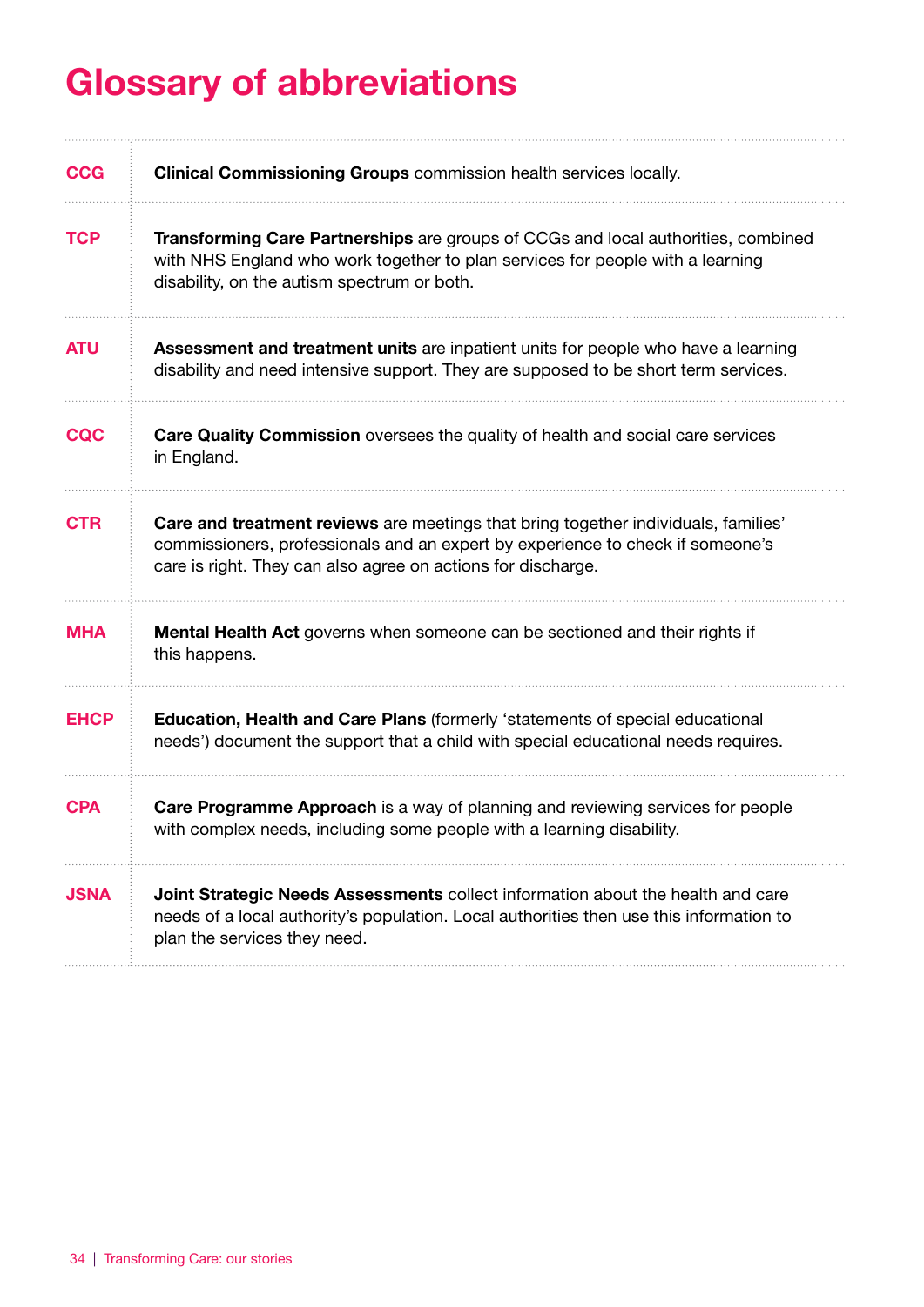